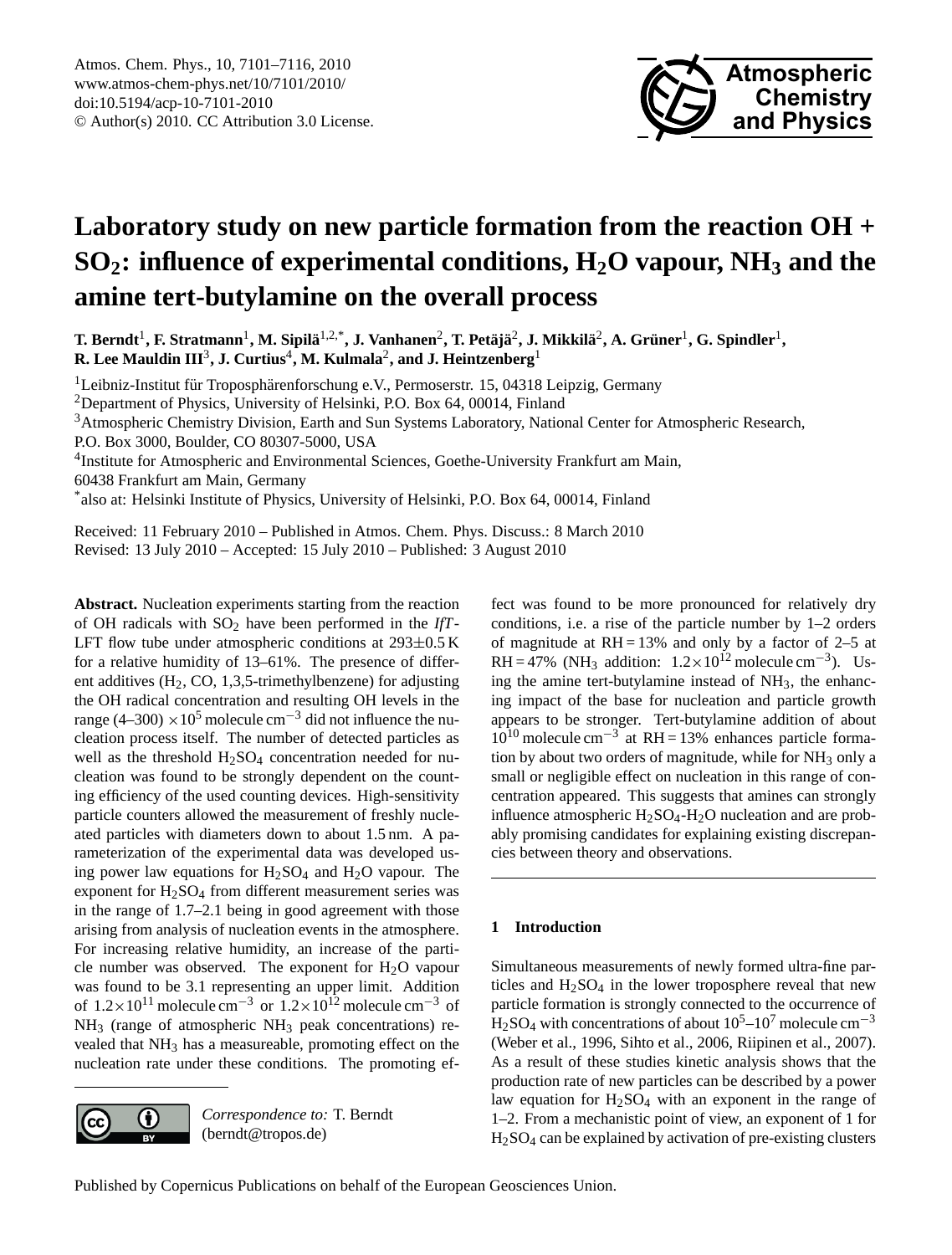by  $H_2SO_4$ , and an exponent of 2 by a simple bimolecular step for  $H_2SO_4$  being rate limiting in the course of nucleation (McMurry and Friedlander, 1979, Kulmala et al., 2006, Sihto et al., 2006, Riipinen et al., 2007). For the bimolecular step, this finding suggests that the critical cluster consists of 2  $H_2SO_4$  molecules. The range of  $H_2SO_4$  concentration observed for nucleation events in both laboratory and field as well as the deduced  $H_2SO_4$  cluster composition are in contradiction to the predictions of classical binary nucleation theory for H2SO4/H2O (Kulmala et al., 1998).

Recently, the re-analysis of existing data sets from different measurement sites by Kuang et al. (2008) yielded an exponent of 2 within a very small range of uncertainty. This finding favours a bimolecular reaction of  $H_2SO_4$  producing the critical cluster. The deduced rate coefficient for this step shows variation by three orders of magnitude. For explanation, Kuang et al. (2008) propose the existence of a further gas-phase species that co-nucleates with  $H_2SO_4$  and stabilises the critical cluster.

From laboratory measurements a relatively wide range for the number of  $H<sub>2</sub>SO<sub>4</sub>$  molecules in the critical cluster (slope:  $\Delta$ log(J)/ $\Delta$ log([H<sub>2</sub>SO<sub>4</sub>])) as well as for the threshold H<sub>2</sub>SO<sub>4</sub> concentration needed for nucleation is reported. For experiments using  $H<sub>2</sub>SO<sub>4</sub>$  from a liquid source, nucleation for different relative humidities was detectable for concentrations above  $10^9$ – $10^{10}$  molecule cm<sup>-3</sup> (Wyslouzil et al., 1991; Viisanen et al., 1997; Ball et al., 1999; Zhang et al., 2004). It was concluded from particle number measurements as a function of  $H_2SO_4$  concentration that 4–30 molecules of  $H<sub>2</sub>SO<sub>4</sub>$  are present in the critical cluster.

Experiments starting from the reaction of OH radicals with  $SO<sub>2</sub>$  for in-situ H<sub>2</sub>SO<sub>4</sub> formation by Young et al. (2008) yielded threshold H<sub>2</sub>SO<sub>4</sub> concentrations needed for nucleation of  $10^8 - 10^9$  molecule cm<sup>-3</sup>. From measured slopes  $\Delta$ log(J)/ $\Delta$ log([H<sub>2</sub>SO<sub>4</sub>]) the researchers concluded that the critical cluster contains  $3-8$  H<sub>2</sub>SO<sub>4</sub> molecules.

From our laboratory, however, using also the reaction of OH radicals with  $SO_2$  for  $H_2SO_4$  formation (Berndt et al., 2005), experimental evidence for the formation of new particles was found for  $H<sub>2</sub>SO<sub>4</sub>$  concentrations of  $\sim$ 10<sup>7</sup> molecule cm<sup>-3</sup>. The analysis of integral number measurements by means of commercially available UCPCs (UCPC: Ultrafine Condensation Particle Counter) revealed that measured slopes of  $log(N)$  vs.  $log([H_2SO_4])$  were affected by the decreasing size-dependent counting efficiency of the UCPCs used for  $dp < 3$  nm leading to an overestimation of the slope  $log(N)$  vs.  $log([H_2SO_4])$ . Therefore, any discussions regarding the composition of the critical cluster have been omitted so far (Berndt et al., 2005).

Recently, in two papers (Berndt et al., 2008, Laaksonen et al., 2008) the old idea dating from the eighties was discussed that  $HSO<sub>5</sub>$  as an intermediate from OH initiated SO<sup>2</sup> oxidation could trigger new particle formation (Friend et al., 1980). The experimental finding that high NO concentrations can suppress nucleation was taken as an argument supporting the potential role of  $HSO<sub>5</sub>$  (Friend et al., 1980; Berndt et al., 2008; Laaksonen et al., 2008). Very recently, Sipilä et al. (2010) showed experimentally that with the help of high efficiency particle counters (Sipilä et al., 2009; Vanhanen, 2009) new particle formation can be observed in the laboratory for  $H<sub>2</sub>SO<sub>4</sub>$  concentrations down to  $\sim$ 10<sup>6</sup> molecule cm<sup>-3</sup>. As a result of this study, there exists no clear discrepancy in the results of nucleation experiments using either  $H<sub>2</sub>SO<sub>4</sub>$  from a liquid reservoir or producing  $H_2SO_4$  in situ via the reaction of OH radicals with SO2. From the viewpoint of process engineering the critical issues in comparing the different experiments are the different  $H<sub>2</sub>SO<sub>4</sub>$  profiles in the flow tubes (point source of  $H<sub>2</sub>SO<sub>4</sub>$ or continuous  $H_2SO_4$  production) in connection with significant wall losses, and the efficiency of the activation and growth process inside the particle counters used, cf. Sipilä et al. (2010). These findings relativise the possible role of  $HSO<sub>5</sub>$  products in the nucleation process. However, it remains unclear what the reason for the observed NO effect on nucleation rate is (Berndt et al., 2008).

The primary aim of this work is to investigate the possible role of  $H_2O$  vapour and  $NH_3$  for new particle formation using high efficiency particle counters (detection limit of ∼1.5 nm mobility diameter) as well as DMPS measurements for investigations at relatively high  $H<sub>2</sub>SO<sub>4</sub>$  concentrations (relatively high particle numbers with large diameter).  $NH<sub>3</sub>$  is believed to represent a third body in the atmospheric nucleation process and theoretical studies proposed that atmospheric mixing ratios of NH<sub>3</sub> at pptv-level can stabilize the critical cluster (Coffman and Hegg, 1995, Korhonen et al., 1999). This idea has been supported by Ball et al. (1999) showing experimentally that tens of pptv of NH<sup>3</sup> enhances considerably the nucleation rate at a relative humidity of ~5 or 15% and for H<sub>2</sub>SO<sub>4</sub> concentrations in the nucleation zone of  $>5\times10^{10}$  molecule cm<sup>-3</sup>. More recently, a re-evaluation at theoretical level shows that even a mixing ratio of  $1-10$  ppbv NH<sub>3</sub> is not able to trigger nucleation at 295 K unless the  $H<sub>2</sub>SO<sub>4</sub>$  concentration accounts for at least  $10^9$  molecule cm<sup>-3</sup> (Anttila et al., 2005; Merikanto et al., 2007). Benson et al. (2009) published experimental data for a temperature of 288 K showing an up to thousand-fold increase of the nucleation rate in the case of added NH<sub>3</sub> at levels of 10–50 ppbv under conditions of  $10<sup>8</sup>$ –  $10^9$  molecule cm<sup>-3</sup> of H<sub>2</sub>SO<sub>4</sub> in the system. The nucleationenhancing effect by  $NH_3$  increased with decreasing  $H_2SO_4$ concentrations and decreasing relative humidity. Hanson and Eisele (2002) describe measurements of clusters consisting of  $H_2SO_4$  and NH<sub>3</sub>. At 285 K and for  $H_2SO_4$  and NH<sub>3</sub> concentrations of  $1.9 \times 10^9$  and  $3.5 \times 10^9$  molecule cm<sup>-3</sup>, respectively, several  $10^5$  cluster cm<sup>-3</sup> were detected. Generally,  $NH<sub>3</sub>$  containing clusters were found being more stable than  $H<sub>2</sub>SO<sub>4</sub>$  clusters in absence of NH<sub>3</sub>. A critical cluster composition of  $2 \text{ H}_2\text{SO}_4$  molecules and  $1 \text{ NH}_3$  molecule is favoured.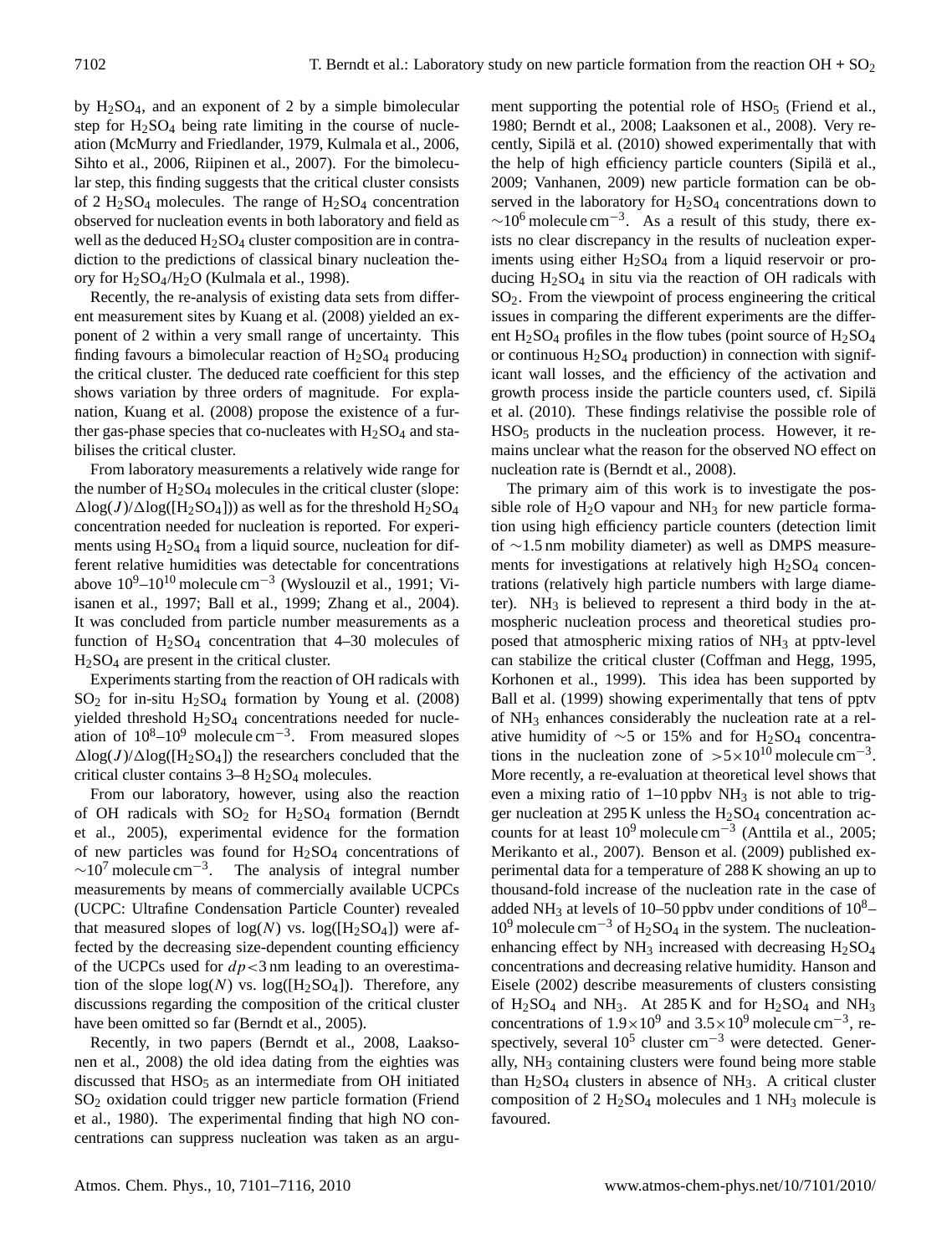Kurten et al. (2008) performed a comparative study regarding the role of  $NH_3$  and a series of amines in the atmospheric nucleation process by means of quantum chemical methods. It was concluded that amines can more efficiently support the nucleation than  $NH_3$  as the estimated 2–3 order of magnitude lower amine concentrations in atmosphere are overcompensated by the amine- $H<sub>2</sub>SO<sub>4</sub>$  complexes being much stronger bonded.

In a case study, using tert-butylamine as an example, also first experimental results regarding the role of amines for nucleation are presented here.

## **2 Experimental**

The nucleation experiments have been carried out in the atmospheric pressure flow-tube *IfT*-LFT (i.d. 8 cm; length 505 cm) at  $293\pm0.5$  K (Berndt et al., 2005). The flow tube consists of a first section (56 cm) that includes the inlet system for gas input (humidified air premixed with  $SO<sub>2</sub>$  from a calibration gas mixture,  $O_3$  from an ozone generator outside of the flow tube and the OH scavengers  $H_2$ , CO or 1,3,5-trimethylbenzene). The second section with a length of 344 cm (middle section) is equipped with 8 UV lamps (Hglamps made of quartz-glass PN235 with a cut-off wavelength of 210 nm) for a homogeneous irradiation of the tube. At the end of a third, non-irradiated section (105 cm) the sampling outlets are attached.

Relative humidity was measured by means of a humidity sensor (Vaisala),  $O_3$  and  $SO_2$  by means of gas monitors (Thermo Environmental Instruments: 49C and 43C) or by long-path UV absorption spectroscopy (Perkin-Elmer: Lambda 800) using a gas cell with a White-mirror optics adjusted at a path-length of 512 cm.

As the carrier gas served high-purity synthetic air (99.9999999%, Linde and further purification with GateKeeper CE-500KF-O-4R, AERONEX). Stated output gas impurity from GateKeeper is <500 ppt  $(\sim 1.2 \times 10^{10} \text{ molecule cm}^{-3})$  for NMHCs, H<sub>2</sub>O and  $CO<sub>2</sub>$  in sum. The NH<sub>3</sub> concentration in the carrier gas was found to be below the stated detection limit of  $2.5 \times 10^{9}$  molecule cm<sup>-3</sup> measured by means of a trace gas monitor TGA 310 (OMNISENS). The performance of TGA 310 was checked using a NIST NH<sup>3</sup> standard (type 40F3). Simultaneously, NH<sub>3</sub> concentrations were measured by long-path UV absorption confirming the certification of the standard. There were no indications that TGA 310 was not functioning properly.

 $O_3$  was produced outside of the flow tube by passing a small fraction of the carrier gas through an ozone generator (UVP OG-2).  $SO_2$  was taken from a 1 ppmv or 10 ppmv calibration mixture in  $N_2$  (Messer). The water needed for the gas humidifier was obtained from an ultrapure water system (Barnstead, resistivity:  $17.4 M\Omega$  cm). CO (99.997%, Air Liquide), 1,3,5-trimethylbenzene (99%, Fluka), NH<sup>3</sup> (Merck, >99.9%) and tert-butylamine (Fluka, >99.5%) diluted with a carrier gas were supplied by a gas metering unit. H<sup>2</sup> (99.999%, Messer) was directly added to the carrier gas flow. On-line GC-FID connected with a cryo-enrichment device (detection limit for organics: a few  $10^9$  molecule cm<sup>-3</sup> depending on the chemical structure) was applied for measuring the consumption of 1,3,5-trimethylbenzene. Initial reactant concentrations were (unit: molecule cm<sup>-3</sup>); O<sub>3</sub>: (3.6– 4.4) $\times$ 10<sup>11</sup>; SO<sub>2</sub>: (0.21 - 104) $\times$ 10<sup>10</sup>; CO: 2.1 $\times$ 10<sup>14</sup>; 1,3,5 trimethylbenzene:  $8.4 \times 10^{11}$ ; H<sub>2</sub>:  $(1.77-240) \times 10^{15}$ . The conversion of  $O_3$  covered the range of 3.1–42%.

The total gas flow inside the *IfT*-LFT was set at 3.33, 10, 11, 20, 30, 40, or  $501 \text{min}^{-1}$  STP resulting in a bulk residence time in the irradiated middle sections of 290, 97, 88, 48, 32, 24, or 19.3 s, respectively. The corresponding bulk residence times for middle and end section are 378, 126, 115, 62, 42, 34, or 25.2 s, respectively. All gas flows were set by means of calibrated gas flow controllers (MKS 1259/1179) and the pressure in the tube was measured using a capacitive manometer (Baratron). If the gas flow required for the analyzers was higher than the carrier flow, the analyzers were connected to the flow tube individually. No dilution techniques were applied. CI-MS measurements were possible only for a total flow of  $111 \text{min}^{-1}$  or higher.

For integral particle measurements a butanol-based UCPC (TSI 3025) as well as a  $H<sub>2</sub>O$ -based UCPC (TSI 3786) have been applied. Measuring particle size distributions, a differential mobility particle sizer (DMPS) consisting of a Viennatype DMA and a butanol-based UCPC (TSI 3025) were used. For retrieving the size information from the measured mobility distributions, an inversion algorithm according to Stratmann and Wiedensohler (1996) was applied. Besides the bipolar equilibrium charge distribution, in the inversion algorithm, experimentally determined DMA transfer functions and CPC counting efficiencies, and particle losses in the sampling lines are accounted for.

#### **2.1 High sensitivity particle measurements**

A pulse height analysing ultrafine condensation particle counter, PHA-UCPC, (Weber et al., 1995) as well as a mixing-type CPC, M-CPC (Vanhanen, 2009), came into operation allowing the detection of particles with a diameter down to about 1.5 nm. The PHA-UCPC comprises a butanolbased UCPC (TSI 3025A) with modified white light optics and a multi-channel analyser (Dick et al., 2000). Pulse height analysis technique allows distinguishing between homogeneously nucleated droplets and droplets formed by heterogeneous nucleation on particles with sizes below 2 nm in mobility diameter (Sipilä et al., 2008, 2009). Therefore, very high butanol super-saturations can be used to maximize the detection efficiency at sub-3 nm size range. The saturator temperature of the UCPC was increased from nominal  $37^{\circ}$ C up to 43<sup>o</sup>C. Condenser temperature was kept at  $10^{\circ}$ C. Solving heat and mass transfer equations yielded the maximum saturation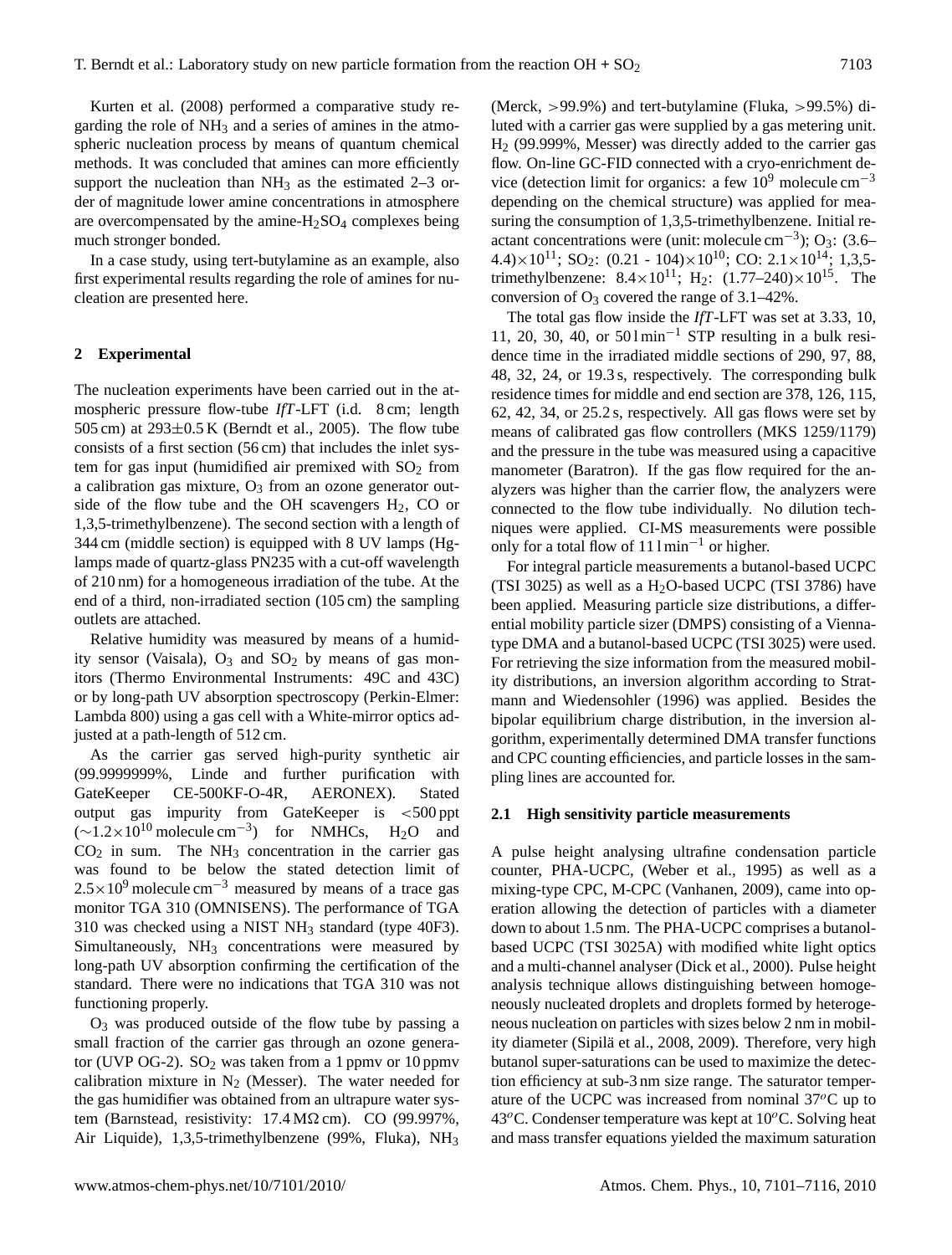ratio of  $S \approx 4.0$  (in nominal operation settings  $S \approx 3.1$ ). The detection efficiency – MCA channel relation of the PHA-UCPC was calibrated using ammonium sulphate particles classified in a high resolution DMA. Since the pulse height response is sensitive to particle chemical composition, the particle diameter – MCA channel relation was corrected using sulphuric acid particles produced in *IfT*-LFT and classified with a very short (11 mm) Vienna-type DMA (Sipilä et al., 2010). A detailed description of the modified PHA-UCPC and its calibration as well as data inversion procedures are given in Sipilä et al. (2009).

The M-CPC comprises a particle size magnifier, PSM (Vanhanen et al., 2009), and an external CPC (TSI-3010). PSM is used to activate and grow sub 2 nm particles to sizes detectable with a simple CPC. Design of the PSM bases on the work of Sgro and Fernández de la Mora (2004). As the working fluid, diethylene glygol is used. Choice of the working fluid bases on the findings by Iida et al. (2009) who concluded that due to its high surface tension and low saturation vapour pressure a high saturation ratio is acquired without homogeneous nucleation. Thus, the activation of existing seed aerosol down to sizes well below 2 nm becomes possible in absence of background from homogeneous nucleation. Calibration results (Vanhanen et al., 2009) have shown that PSM detects charged particles with unity approaching efficiency (practically diffusion loss limited) down to ∼1.5 nm. Below that still  $>50\%$  of the smallest calibration ion, tetramethyl-ammonium-ion, with mobility equivalent diameter of 1.05 nm, was activated in the PSM in comparison to reference electrometer. Since the particle sizes in our experiments ranged up from ∼1.3 nm, we assume the unity detection efficiency for the M-CPC in this study.

## **2.2 CI-MS measurements**

Sulfuric acid in the *IfT*-LFT was measured with a Chemical Ionization Mass spectrometer, CI-MS (Eisele and Tanner, 1993; Mauldin et al., 1998; Petäjä et al., 2009). In short, the measurement proceeds as follows. The sulfuric acid in the sample flow is chemically ionized by  $(NO<sub>3</sub><sup>-</sup>)$  ions. The reagent ions are generated by nitric acid and a <sup>241</sup>Am alpha source and mixed in a controlled manner in a drift tube utilizing concentric sheath and sample flows together with electrostatic lenses.

Prior to entering the vacuum system, the chemically ionized sulfuric acid molecules pass through a layer of dry nitrogen flow in order to dehydrate the sulfuric acid. In the vacuum system the sulfuric acid clusters are dissociated to the core ions by collisions with the nitrogen gas seeping through the pinhole in the collision-dissociation chamber (Eisele and Tanner, 1993). The sample beam is collimated with a set of conical octopoles, mass filtered with a quadrupole and detected with a channeltron. The sulfuric acid concentration is determined by the ratio between the signals at mass 97 amu (HSO<sub>4</sub><sup> $\overline{Q}$ </sup>) and the reagent ion at mass 62 amu (NO<sub>3</sub><sup> $\overline{Q}$ </sup>) multiplied by the instrument and setup dependent calibration factor.

The calibration factor is determined by photolyzing ambient water vapor with a mercury lamp to generate a known amount of OH radicals in front of the inlet (e.g. Mauldin et al., 2001). The produced OH radicals subsequently convert isotopically labeled  $34$ SO<sub>2</sub> into labeled sulfuric acid in a well defined reaction time yielding finally after ionization (H34SO<sup>−</sup> 4 ). A nominal detection limit of the CI-MS instrument is  $5 \times 10^4$  molecule cm<sup>-3</sup> for a 5 min integration period.

## **2.3 Determination of H2SO<sup>4</sup> concentration**

Besides CIMS, H<sub>2</sub>SO<sub>4</sub> concentrations were also determined using model calculations according to the following reaction scheme (Berndt et al., 2005):

$$
O_3 \to \dots \to 2OH \tag{R1}
$$

$$
OH + H_2 \rightarrow products
$$
 (R2a)

$$
OH + CO \rightarrow products
$$
 (R2b)

 $OH+1,3,5-trimethylbenzene \rightarrow organic products$  (R2c)

$$
OH + SO2 \rightarrow ... \rightarrow H2SO4
$$
 (R3)

$$
H_2SO_4 \to wall \tag{R4}
$$

For each experiment the effective photolysis rate coefficient  $k_1$  was determined separately measuring the  $O_3$ decay. A very stable photolysis rate was found during the whole measurement period confirming stable operation conditions of the UV lamps. In order to adjust the needed OH radical level in the flow tube, either  $H_2$ , CO or 1,3,5-trimethylbenzene were added consuming the major fraction of generated OH radicals. Rate coefficients (unit: cm<sup>3</sup> molecule<sup>-1</sup> s<sup>-1</sup>)  $k_{R2a} = 6.7 \times 10^{-15}$ ,  $k_{R2b} = 2.4 \times 10^{-13}$  (DeMore et al., 1997),  $k_{R2c} = 5.7 \times 10^{-11}$ (Kramp and Paulson, 1998) and  $k_{R3} = 1.2 \times 10^{-12}$  (Zellner, 1978) were taken from literature. From results given by Stockwell and Calvert (1983) it can be concluded that more than 80% of the reacted  $SO_2$  is converted to  $H_2SO_4$ . Therefore, the assumption of a formation yield of unity for  $H<sub>2</sub>SO<sub>4</sub>$  from the overall process of  $SO<sub>2</sub>$  oxidation (pathway R3) should be applicable. For the wall loss of H2SO4, a diffusion controlled process is assumed applying  $k_{\text{R4}} = 3.65 \cdot D(H_2SO_4)/r^2$  with the diffusion coefficient D(H2SO4) given by Hanson and Eisele (2000). The stated H2SO<sup>4</sup> concentrations represent average values for the irradiated middle section.

In Fig. 1 examples of  $H<sub>2</sub>SO<sub>4</sub>$  profiles in the irradiated middle section and the end section of the *IfT*-LFT are given for  $SO_2$  concentrations of  $6.3 \times 10^9$  and 5.3 × 10<sup>10</sup> molecule cm<sup>-3</sup> (total flow: 111 min<sup>-1</sup> STP; O<sub>3</sub>:  $3.5 \times 10^{11}$  molecule cm<sup>-3</sup>; CO:  $2.1 \times 10^{14}$  molecule cm<sup>-3</sup>).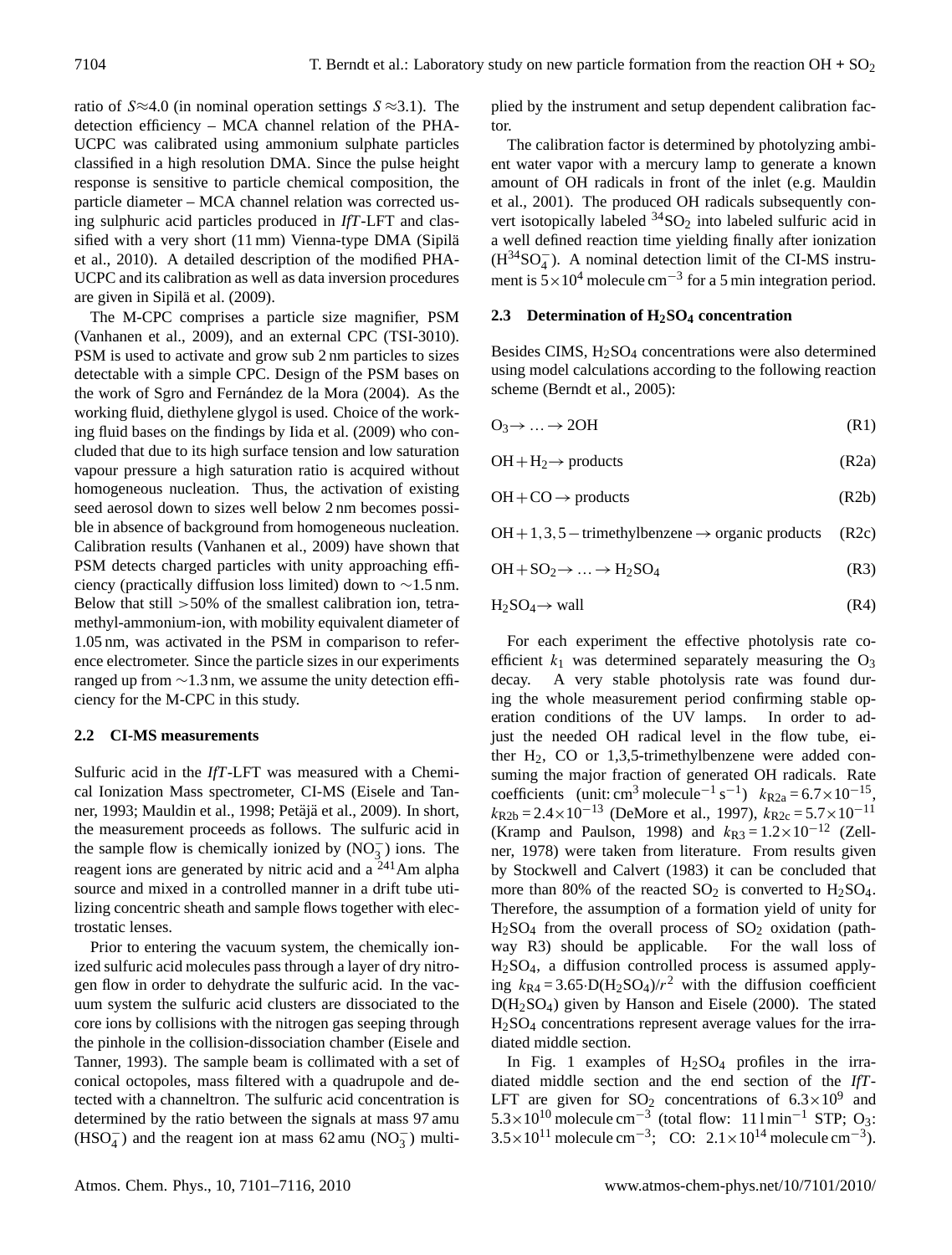

Fig. 1. H<sub>2</sub>SO<sub>4</sub> profiles in the irradiated middle section and the end section of *IfT*-LFT for SO<sub>2</sub> concentrations of  $6.3 \times 10^9$ and  $5.3 \times 10^{10}$  molecule cm<sup>-3</sup> (total flow: 111 min<sup>-1</sup> STP; O<sub>3</sub>:  $3.5 \times 10^{11}$  molecule cm<sup>-3</sup>; CO:  $2.1 \times 10^{14}$  molecule cm<sup>-3</sup>). The dashed lines represent the average  $H_2SO_4$  concentrations in the irradiated middle section of  $3.4 \times 10^6$  and  $2.8 \times 10^7$  molecule cm<sup>-3</sup>.

The dashed lines show the average  $H<sub>2</sub>SO<sub>4</sub>$  concentrations in the irradiated middle section, i.e.,  $3.4 \times 10^6$  and  $2.8 \times 10^7$  molecule cm<sup>-3</sup> for the considered SO<sub>2</sub> concentrations of  $6.3 \times 10^{9}$  and  $5.3 \times 10^{10}$  molecule cm<sup>-3</sup>, respectively. Corresponding maximum  $H<sub>2</sub>SO<sub>4</sub>$  concentrations at the end of the irradiated middle section are  $5.3 \times 10^6$  and  $4.4 \times 10^7$  molecule cm<sup>-3</sup>.

## **3 Results and discussion**

## **3.1 Model evaluation**

Experimentally it is difficult to measure  $H<sub>2</sub>SO<sub>4</sub>$  concentration directly in the nucleation zone. Loss processes occurring during the transfer of  $H_2SO_4$  from the nucleation zone to the detector make corrections necessary which represent an additional source of uncertainties. In this study,  $H<sub>2</sub>SO<sub>4</sub>$  concentrations are calculated using the measurements of  $O_3$  conversion in the irradiated middle section in combination with a kinetic scheme with well-established rate coefficients and well-known concentrations for OH radical consumers  $(H_2, H_3)$ CO,  $1,3,5$ -trimethylbenzene) and SO<sub>2</sub>.

In order to show the reliability of the modelling for  $H_2SO_4$ determination the *IfT*-LFT outlet was directly attached to a CI-MS for  $H<sub>2</sub>SO<sub>4</sub>$  measurements. Figure 2 shows the comparison of measured  $H<sub>2</sub>SO<sub>4</sub>$  concentrations with modelling results for  $H_2SO_4$  concentrations at the outlet of the *IfT*-LFT for a total gas flow of 11 lmin<sup>-1</sup> STP and a relative humidity of 10, 22 or 44%. In the given data the diffusion controlled wall loss in the tubing between *IfT*-LFT outlet and the inlet of the CI-MS has been taken into ac-



**Fig. 2.** Comparison of measured  $[H_2SO_4]$  with modelling results for  $[H_2SO_4]$  for 3 different relative humitities. The dashed line shows the 1:1 line. The total flow in *IfT*-LFT was set at  $111 \text{min}^{-1}$ (residence time in irradiated middle section of 88 s). Initial reactant concentrations are (unit: molecule cm<sup>-3</sup>); O<sub>3</sub>:  $3.4 \times 10^{11}$ ; SO<sub>2</sub>:  $(0.32-23) \times 10^{10}$ ; CO:  $2.1 \times 10^{14}$ .

count (length:  $97 \text{ cm}$ ,  $H_2SO_4$  loss:  $41\%$ ). Error bars represent the total uncertainty of  $H<sub>2</sub>SO<sub>4</sub>$  measurements being approximately a factor of 2. Generally, the modelling results for  $[H_2SO_4]$  are in good agreement with the CI-MS  $H_2SO_4$ measurements. For relatively high  $H<sub>2</sub>SO<sub>4</sub>$  concentrations  $([H<sub>2</sub>SO<sub>4</sub>] > (3-5) \times 10<sup>7</sup>$  molecule cm<sup>-3</sup>) increasing deviation of measured concentrations from the expected 1:1 line is visible. This behaviour is more pronounced for high RH in the system. Increasing the total gas flow from 11 to  $201 \text{min}^{-1}$ STP (i.e. lowering the residence time in the middle and end section from 115 to 62 s) results in less curvature of CI-MS  $[H<sub>2</sub>SO<sub>4</sub>]$  vs. modelled  $[H<sub>2</sub>SO<sub>4</sub>]$  in the region of high  $H<sub>2</sub>SO<sub>4</sub>$ concentrations, cf. Sipilä et al. (2010). From the kinetic point of view, this behaviour can be explained by additional  $H<sub>2</sub>SO<sub>4</sub>$  consuming steps (not accounted for in the model) being more important in the case of high  $H<sub>2</sub>SO<sub>4</sub>$  concentrations and long residence times. Initially (for  $[H_2SO_4] >$  $(3-5) \times 10^7$  molecule cm<sup>-3</sup>), the curvature can be described by an additional 2nd order process. With further increasing  $H<sub>2</sub>SO<sub>4</sub>$  concentration, the  $H<sub>2</sub>SO<sub>4</sub>$ -consuming processes gain importance with the overall order being higher than 2. In the same way as the additional loss of  $H<sub>2</sub>SO<sub>4</sub>$  out of the gas phase was observed, particle formation became more important with increasing residence time,  $H<sub>2</sub>SO<sub>4</sub>$  concentrations and RH, see explanations later. Size distribution measurements revealed that the detected particles (assuming that they consist of  $H_2SO_4$  exclusively) account only partly for the missing  $H<sub>2</sub>SO<sub>4</sub>$  fraction. E.g., at a relative humidity of 44% (simulated [H<sub>2</sub>SO<sub>4</sub>] =  $1.5 \times 10^8$  molecule cm<sup>-3</sup> and CI-MS:  $[H_2SO_4] = 3.1 \times 10^7$  molecule cm<sup>-3</sup>, cf. Fig. 2) particulate H<sub>2</sub>SO<sub>4</sub> amounts to 2.6×10<sup>7</sup> molecule cm<sup>-3</sup>. Although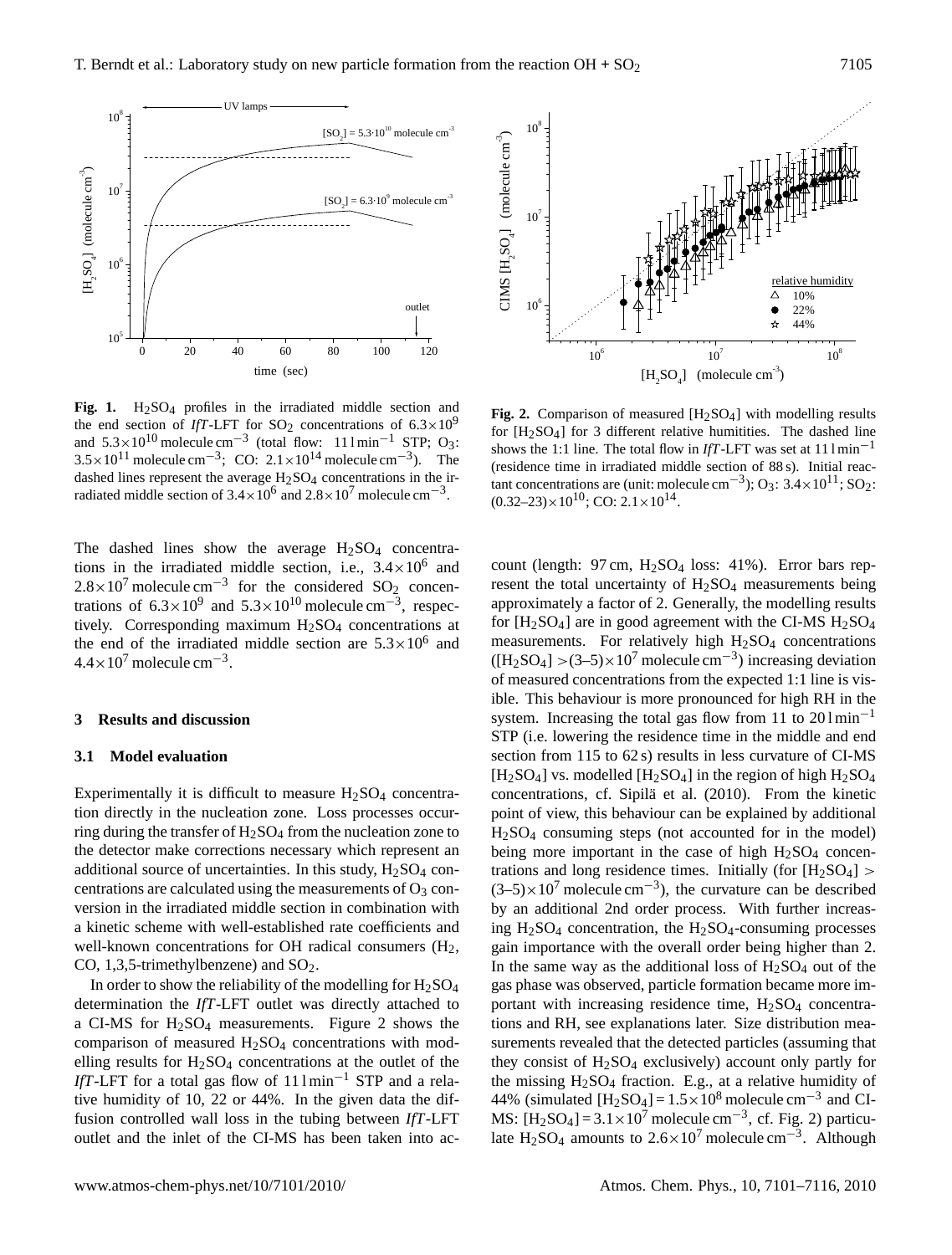

**Fig. 3.** Total particle numbers for different additives for adjusting OH levels in the flow tube; total gas flow: 3.33 litre  $\text{min}^{-1}$ ; RH = 22%; H<sub>2</sub>O-based UCPC (TSI 3786), growth tube: 78 ◦C, saturator: 1 ◦C. Initial reactant concentrations are (unit: molecule cm<sup>-3</sup>); O<sub>3</sub>:  $(1.4-3.7)\times10^{11}$ ; SO<sub>2</sub>:  $(0.33-1)$ 806) $\times 10^{10}$ ; CO:  $2.1 \times 10^{14}$ ; 1,3,5-trimethylbenzene:  $8.4 \times 10^{11}$ ;  $H_2$ :  $1.77 \times 10^{15}$  or  $2.4 \times 10^{17}$ . The amount of reacted 1,3,5trimethylbenzene was  $(5.6 - 6.4) \times 10^{10}$  molecule cm<sup>-3</sup>.

uncertainties of the measurements and the model output do not allow a precise mass balance, this indicates that beside the detected particles also  $H<sub>2</sub>SO<sub>4</sub>$  containing clusters are present accounting for a significant fraction of missing  $H<sub>2</sub>SO<sub>4</sub>$ .

# **3.2 Adjustment of OH concentrations by H2, CO or 1,3,5-trimethylbenzene and the purity of the carrier gas**

The predominant fraction of generated OH radicals (via pathway R1) is consumed by  $H_2$ , CO or 1,3,5-trimethylbenzene in order to lower the OH radical concentration in the flow tube close to atmospheric levels. In each case, the concentrations of the additives are high enough that consumption of OH radicals by diffusion controlled wall loss can be neglected in the modelling scheme, i.e. for example:  $k_{\text{R2a}}[H_2] \gg k_{\text{wall,OH}}$ . In Fig. 3 measured particle numbers are depicted from experiments at  $RH = 22\%$  with a total gas flow of 3.33 l min−<sup>1</sup> STP using the 3 different additives. Maximum OH concentrations are  $2 \times 10^7$  ([CO] =  $2.1 \times 10^{14}$ ),  $8\times10^6$  $(1,3,5-$ trimethylbenzene] =  $8.4 \times 10^{11}$ ,  $4 \times 10^5$  $([H<sub>2</sub>] = 2.4 \times 10^{17})$  and  $3 \times 10^{7}$   $([H<sub>2</sub>] = 1.77 \times 10^{15})$ , all concentrations in molecule cm−<sup>3</sup> . The particle measurements do not show any dependence on the chemical nature and the concentration of the additive used. This indicates that the additives themselves or reaction products of those are not significantly involved in the nucleation process. In the case of 1,3,5-trimethylbenzene, the disappearance of this organic was followed by means of a GC-FID con-



**Fig. 4.** Apparent nucleation rate as a function of  $H_2SO_4$  concentration for different residence times in the irradiated middle section of the *IfT*-LFT; RH = 22%; butanol-based UCPC (TSI 3025).

nected with a cryo-enrichment technique. The obtained ratio of reacted 1,3,5-trimethylbenzene and  $O_3$ ,  $\Delta$ [1,3,5trimethylbenzene]/ $\Delta$ [O<sub>3</sub>] = 2±0.4, supports the validity of the reaction scheme, cf. Sect. 2.3. It is to be noted, that a change of the OH concentration from  $4 \times 10^5$  molecule cm<sup>-3</sup> to  $3\times10^7$  molecule cm<sup>-3</sup> does not influence the number of particles detected. That indicates that also oxidation products arising from any gas impurities (with nearly stable background concentrations) do not significantly contribute to the particle formation observed, as an increase of the OH concentration by about 2 orders of magnitude causes also an up to 2 orders of magnitude higher formation rate of the oxidation products from these impurities. (Note: In each case the detected particle number was a function of  $H_2SO_4$ . If the OH radical concentration was reduced,  $SO_2$  had to be increased accordingly.)

The carrier gas used after purification had a stated residual amount of impurities of  $\lt 1.2 \times 10^{10}$  molecule cm<sup>-3</sup> (NMHCs,  $H_2O$  and  $CO_2$  in sum). By means of on-line GC-FID technique including cryo-enrichment (calibrations using 1,3,5-trimethylbenzene and furan yielded a detection limit of a few  $10^9$  molecule cm<sup>-3</sup> for organics) no signals for organic impurities were observed. PTR-MS measurements (Hansel et al., 1998) in the range of 50-250 Dalton have been performed using the pure carrier gas as well as in the presence of  $H_2O$  and the trace gases. Also as the result of this analysis, there was no indication for the occurrence of any impurities pointing at impurity concentrations below 10<sup>9</sup> molecule cm<sup>-3</sup> (see Sipilä et al., 2010). However, it is not possible to rule out any impurities being out of range of detectable substances for the analytical techniques applied here.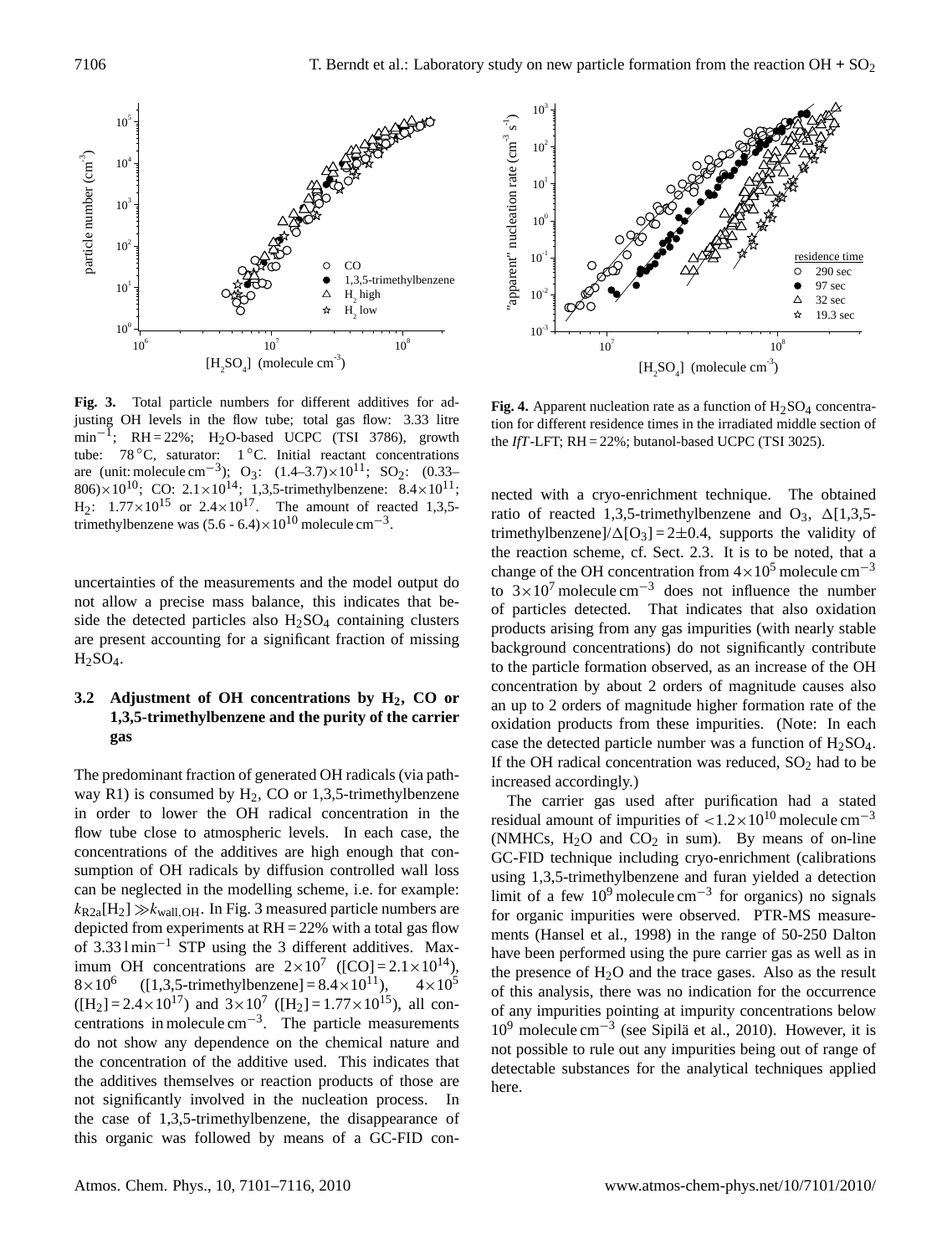## **3.3 Importance of residence time in nucleation experiments**

The experimentally observed curves for particle number vs.  $[H<sub>2</sub>SO<sub>4</sub>]$  measured by means of a butanol-based UCPC (TSI 3025) showed a strong dependence on the residence time of the reaction gas in the flow tube. Scaling by time, i.e. dividing measured particle numbers by the residence time in the irradiated middle section, reveals that also the curves for nucleation rate vs.  $[H_2SO_4]$  are clearly dependent on the residence time, see measurements at RH = 22% in Fig. 4. (The nucleation rate in Fig. 4 is stated as "apparent", for explanation see below.) The measured particle numbers represent the overall result of i) the nucleation process itself, ii) the growth of stable nuclei towards the size detectable with the particle counter used, and iii) the counting efficiency depending on the final particle size. From the data given in Fig. 4 it is obvious that the growth process (coupled with the sizedependent counting efficiency of the counter) governs the particle number measured. The deduced values for J increase with increasing residence time in the flow tube, e.g. for  $[H_2SO_4] = 6 \times 10^7$  molecule cm<sup>-3</sup> J rises from 0.1 cm<sup>-3</sup> s<sup>-1</sup> (19.3 s) to  $100 \text{ cm}^{-3} \text{ s}^{-1}$  (290 s). Consequently, the resulting nucleation rates represent only "apparent" values for J being clearly influenced by the growth process and the ability of the used counter to detect small particles. Measurements of the particle size distribution for a residence time of 290 s and H<sub>2</sub>SO<sub>4</sub> concentrations of  $\sim$ 10<sup>8</sup> molecule cm<sup>-3</sup> showed mean particle diameters of ∼3 nm. That is the stated cut-off size of the used butanol-based UCPC (TSI 3025). In this range of  $H<sub>2</sub>SO<sub>4</sub>$  concentration the total particle numbers arising from integrating over the size distributions were in reasonable agreement with the numbers of integral measurements. This fact suggests that for these experimental conditions (long residence time and relatively high concentrations of  $H<sub>2</sub>SO<sub>4</sub>$  for effective growth) the majority of newly formed particles are measurable by means of the UCPC (TSI 3025) used, and consequently, the resulting nucleation rates J are less affected by particle growth and decreasing counting efficiency.

In a second set of experiments at  $RH = 22\%$ , particle measurements have been performed by means of a PHA-UCPC and a M-CPC (both counters with a cut-off size down to 1.5 nm in mobility diameter) instead of the butanol-based UCPC (TSI 3025) as used before, cf. Fig. 5. Using these high sensitivity counters no clear dependence of derived nucleation rates on the residence time in the flow tube was observed. Obviously, in this case, particle growth is not the limiting step and the counting efficiency is high enough that the majority of formed particles can be detected. A comparative study using PHA-UCPC, M-CPC and the butanol-based UCPC (TSI 3025) is given by Sipilä et al. (2010). A rough estimate regarding the particle loss in the *IfT*-LFT was carried out assuming a loss process starting in the middle of the irradiated section to the point of detection. For the 3 flow rates



**Fig. 5.** Nucleation rate as a function of  $H_2SO_4$  concentration for different residence times in the irradiated middle section of the *IfT*-LFT; RH = 22%. Measurements have been performed by means of PHA-UCPC and M-CPC. Full line represents the overall best fit according to Eq. (1), dashed line stands for the fitting result constraining the exponent for  $H_2SO_4$  at 2.

used, the loss of 1.5 nm particles amounts to 31% (11 $1 \text{ min}^{-1}$ ) STP), 13%  $(301 \text{min}^{-1}$  STP), or 10%  $(401 \text{min}^{-1}$  STP). For larger particles the losses are of less importance. Corrections for particle loss have not been included. Linear regression analysis has been performed according to:

$$
log(J/cm^{-3} s^{-1}) =
$$
  
\n
$$
log(k/cm^{-3} s^{-1}) + \alpha log([H_2SO_4]/molecule cm^{-3})
$$
\n(1)

 $(J = nucleation rate)$ . The application of a power equation according to Eq. (1) (here in logarithmic form) is in line with the nucleation theorem (Kashchiev, 1982). In this context, the parameter  $\alpha$  stands for the number of H<sub>2</sub>SO<sub>4</sub> molecules in the critical cluster. The analysis yielded  $\alpha = 1.80 \pm 0.06$ and  $k = 1.3 \times 10^{-12}$  cm<sup>-3</sup> s<sup>-1</sup> (full line in Fig. 5). Setting  $\alpha = 2$  as a fixed value,  $k = 4.2 \times 10^{-14}$  cm<sup>-3</sup> s<sup>-1</sup> follows (dashed line in Fig. 5). For the individual data series in Fig. 5,  $\alpha$  is in the range of 1.7–2.1. Constraining  $\alpha$  to an integer value, i.e.  $\alpha = 1$  or 2, a number of one or two  $H_2SO_4$ molecules in the critical cluster follows assuming that the nucleation step is rate limiting. The presence of one or two H2SO<sup>4</sup> molecules in the critical cluster is in clear contradiction to the reported values from former laboratory studies, i.e. 4–30 (Wyslouzil et al., 1991), 21 or 10 (Viisanen et al., 1997), 7–13 (Ball et al., 1999), 3–8 (Young et al., 2008), 9–10 (Benson et al., 2009) but in line with Sipila¨ et al. (2010) using also particle measurements by means of PHA-UCPC and M-CPC. The agreement of  $\alpha$ -values from this study with those reported from observations in the atmosphere (Weber et al., 1996; Kulmala et al., 2006; Sihto et al., 2006; Riipinen et al., 2007; Kuang et al., 2008) is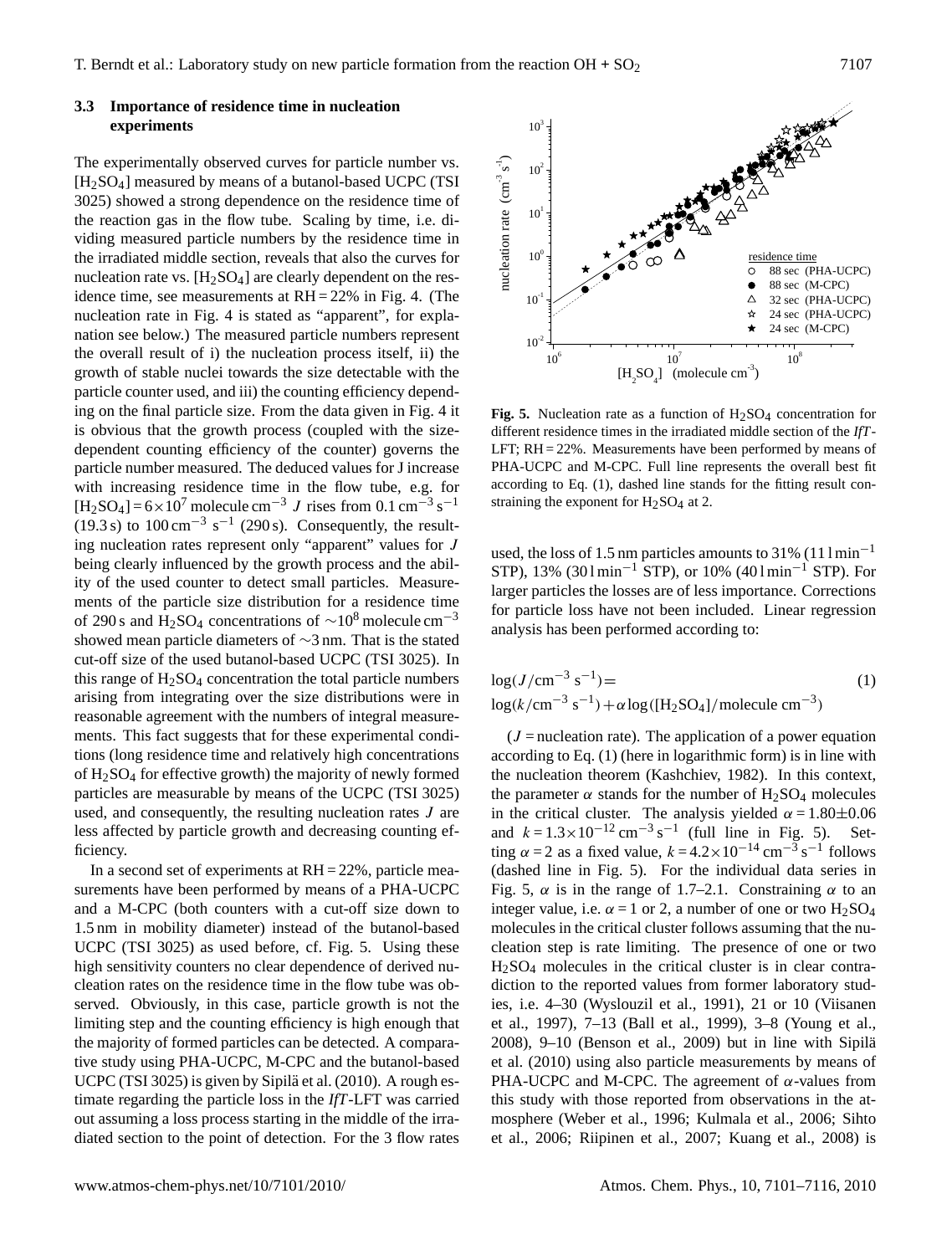

**Fig. 6.** Measured particle numbers as a function of end- $[H_2SO_4]$  at 288 K (cf. Figs. 9 and 10 in Young et al., 2008) and as a function of average- $[H_2SO_4]$  at 293 K from this study (*IfT*-LFT); RH = 15%. Measurements have been done by means of  $H<sub>2</sub>O$ -based UCPC (TSI 3786), PHA-UCPC and M-CPC. UCPC (TSI 3786) used in the *IfT*-LFT experiments operated at the default temperature settings, time for number averaging: 60–300 s. The residence time was 19 s in the Young et al. (2008) experiments. The *IfT*-LFT was operated with a residence time of 19.3 s in the irradiated middle section (25.2 s for middle  $+$  end section). For explanation of the corrections done by Young et al. (2008) see the original work.

very good. Kuang et al. (2008) reported pre-exponential Kvalues according to  $J = K [H_2SO_4]^2$  from different measurement sites being in the range of  $(1-1600)\times 10^{-14}$  cm<sup>3</sup> s<sup>-1</sup>. The value from this study,  $k = 4.2 \times 10^{-14}$  cm<sup>-3</sup> s<sup>-1</sup> for  $\alpha = 2$ according to Eq. (1), is at the lower end of the range derived from atmospheric measurements. (Note, the different units for K and  $k$  arise from the logarithmic notation in Eq. (1), the numerical values are comparable.) Differences in the preexponential factors can be probably explained by different H<sub>2</sub>O concentrations and temperatures during the nucleation events as well as by the occurrence of elevated concentrations of bases (NH<sup>3</sup> or amines) at the different sites, see later.

# **3.4 Comparison of** *IfT***-LFT results with nucleation data by Young et al. (2008)**

As a case study, results from nucleation experiments by Young et al. (2008) are compared with our findings from the *IfT*-LFT at nearly comparable, experimental conditions. Young et al. (2008) conducted nucleation experiments starting also from  $OH + SO<sub>2</sub>$  in a flow reactor using Chemical Ionisation Mass Spectrometry (CI-MS) measurements for the determination of  $H_2SO_4$  concentrations. OH radicals are formed by UV-photolysis of  $H<sub>2</sub>O$  directly at the beginning of the nucleation zone. Figure 6 shows measured particle numbers as a function of end  $[H_2SO_4]$  at 288 K by Young et al. (2008) and the comparable data from *IfT*-LFT as a function of [H2SO4] at 293 K. In both studies the relative humidity was set to 15%. Young et al. (2008) used a residence time of 19 s. In our experiment the residence time in the irradiated middle section was 19.3 s and 25.2 s in total for the middle and end section together. The same kind of particle counter (TSI 3786) was used in both experiments.

When comparing the results by the TSI 3786 counter for a particular concentration of  $[H_2SO_4]$  (e.g.  $2 \times 10^8$  molecule cm<sup>-3</sup>) a difference in the integral particle numbers of 2–3 orders of magnitude between our measurements and the results of Young et al. (2008) is observed, cf. Fig. 6. This relatively large difference is mainly caused by the fact that the particle concentration is a steep function of  $[H<sub>2</sub>SO<sub>4</sub>]$ . Trying to explain the differences in terms of the H2SO<sup>4</sup> concentrations, a difference of about a factor of 2 follows. Our  $H<sub>2</sub>SO<sub>4</sub>$  concentration represents an average value for the irradiated middle section of the *IfT*-LFT. On the other hand, data given by Young et al. (2008) represent the end H2SO<sup>4</sup> concentrations at the system outlet (the initial value is 2.4 times the end value). Furthermore, the axial  $H<sub>2</sub>SO<sub>4</sub>$  profiles in both tubes are not identical due to the different approaches applied for  $H<sub>2</sub>SO<sub>4</sub>$  production (point source for  $H_2SO_4$  in the experiment by Young et al. (2008) and continuous  $H_2SO_4$  formation in the *IfT*-LFT). The different temperatures used in the two experiments, 288 K or 293K, can also influence the results. Generally, higher particle numbers are expected for lower temperatures. In conclusion, when considering the different definitions of H2SO<sup>4</sup> concentrations, the different concentration profiles in the flow reactors, and the differences in temperature, it can be stated that results from the two experiments agree within their uncertainties applying the same kind of a particle counter (TSI 3786).

But, comparing the results of integral particle measurements done by the  $H<sub>2</sub>O$ -based TSI 3786 counter with the PHA-UCPC and the M-CPC a clear disagreement is observed regarding both, the threshold  $H<sub>2</sub>SO<sub>4</sub>$ concentrations needed for nucleation, and the slopes,  $\Delta$ log(N)/ $\Delta$ log([H<sub>2</sub>SO<sub>4</sub>]) = 7.9 (TSI 3786); 2.0 (PHA-UCPC); 1.8 (M-CPC), cf. also Sipilä et al. (2010). For the short residence time used here as well as for the relatively dry conditions only a small fraction of nucleated particles is able to grow into the detection window of the TSI 3786 counter. This leads to a clear overestimation of the threshold  $H<sub>2</sub>SO<sub>4</sub>$  concentrations as well as too steep slopes  $\Delta$ log( $N$ )/ $\Delta$ log([H<sub>2</sub>SO<sub>4</sub>]).

## **3.5 Influence of H2O vapour**

## **3.5.1 Nucleation rate**

In the next set of experiments, particle measurements by means of the PHA-UCPC and the M-CPC were repeated for RH higher than the standard value of 22%, trying to explore the importance of  $H_2O$  vapour concentration in the process of new particle formation. As a result of a former study using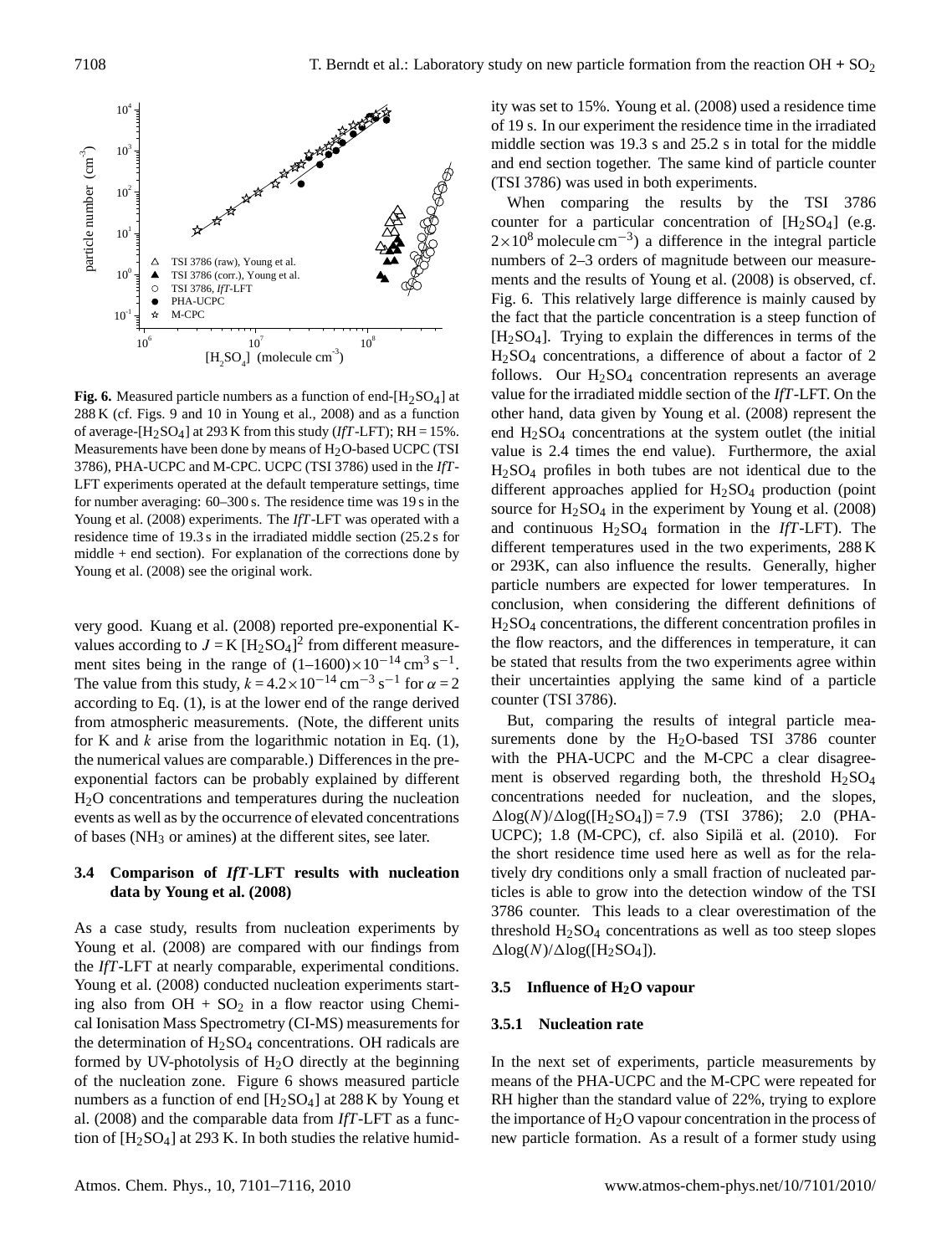

**Fig. 7.** Nucleation rate as a function of  $H_2SO_4$  concentration for different RH; total gas flow 11 l min−<sup>1</sup> STP. Measurements have been performed by means of PHA-UCPC and M-CPC. The dashed lines stand for the overall best fit according to Eq. (2a),  $\alpha = 1.86$  $(H<sub>2</sub>SO<sub>4</sub>), \beta = 3.08$   $(H<sub>2</sub>O).$ 

our experimental approach (Berndt et al., 2005), a distinct increase of the particle number with increasing RH was observed. In the present paper, focus was on data for RH>20% being the most relevant humidities for atmospheric conditions. Figure 7 shows experimental results of the nucleation rate as a function of  $H_2SO_4$  concentrations for a total flow of 11 l min−<sup>1</sup> and 3 different relative humidities. Nucleation rates were obtained by dividing measured particle numbers by the residence time in the irradiated middle section of 88 s. By means of both counters a clear increase of nucleation rate with increasing RH is visible. The results from the PHA-UCPC suggesting stronger RH dependence compared to the M-CPC data. Currently, no explanation for this different behaviour can be given.

For simultaneous determination of the exponent for H<sub>2</sub>SO<sub>4</sub> ( $\alpha$ ) and for RH or H<sub>2</sub>O vapour ( $\beta$ ) in Eq. (2a) and (2b) all measured data were used.

$$
J = k([H_2SO_4]/\text{molecule cm}^{-3})^{\alpha} (RH/\%)^{\beta}
$$
 (2a)

In order to convert the values for RH at 293 K to absolute H<sub>2</sub>O vapour concentrations a saturation vapour pressure of 23.41 mbar was applied (Goff, 1946).

$$
J = (2b)
$$
  

$$
k^{'}([H_2SO_4]/\text{molecule cm}^{-3})^{\alpha}([H_2O]/10^{15} \text{ molecule cm}^{-3})^{\beta}
$$

For carrying out maximum Likelihood estimates of  $\alpha$ ,  $\beta$ , and  $k$  ( $k'$ ) a damped Gauss-Newton technique was applied (Nowak and Deuflhard, 1985). In this least-squares method relative variances were minimised instead of absolute variances, because the numerical values of derived nucleation rates J span several orders of magnitude.

$$
\sum (J_i^{\text{model}}/J_i^{\text{measured}} - 1)^2 = \min \tag{3}
$$

This approach ensures that relatively small values in the least-square sum are not undervalued.

According to Eq. (2a) the parameter fitting yielded  $\alpha = 1.86 \pm 0.03$ ,  $\beta = 3.08 \pm 0.09$  and  $k = (2.33 \pm 1.87) \times 10^{-17}$ cm<sup>-3</sup> s<sup>-1</sup>. For Eq. (2b)  $\alpha = 1.86 \pm 0.03$ ,  $\beta = 3.08 \pm 0.09$  and k<sup>'</sup>  $= (1.05 \pm 0.98) \times 10^{-19}$  cm<sup>-3</sup> s<sup>-1</sup> follows. The dashed lines in Fig. 7 show the modelling results using Eq. (2a). Note, α values of 1.6–2.0 were obtained for the individual measurement series by means of linear regression analysis according to Eq. (1). There was no hint that with increasing RH the  $\alpha$  values were systematically lowered. Consequently, activation of impurities (potentially arising from e.g. the water saturator) by  $H_2SO_4$  should be of minor importance as such a mechanism should be 1st order in  $H_2SO_4$ . Furthermore, it is obvious that the data measured by the PHA-UCPC at  $RH = 61\%$  are not adequately described using Eq. (2a) or (2b). On the other hand, excluding this data set in the fitting procedure does not change the fitting results significantly (Eq. 2b:  $\alpha = 1.88 \pm 0.03$ ,  $\beta = 3.00 \pm 0.08$  and  $k = (1.03 \pm 0.84) \times 10^{-19}$  cm<sup>-3</sup> s<sup>-1</sup>). The exponent  $\alpha = 1.86$ for  $H<sub>2</sub>SO<sub>4</sub>$  is nearly the same as found according to Eq. (1) for the data set at  $RH = 22\%$  given here and by Sipila et al. (2010). The exponent for H<sub>2</sub>O vapour,  $\beta$  = 3.08, points at a strong promoting effect of H2O vapour for nucleation.

It is to be noted here that the analysis of the measured growth rate points to the possible presence of growthenhancing substances arising e.g. from the water saturator (see section below). Consequently, it cannot be ruled out that also the nucleation was influenced by these impurities, and the exponent  $\beta = 3.08$  found for the water dependence must be considered as an upper limit.

Analysis of atmospheric nucleation, however, shows an inhibiting overall effect of  $H_2O$  vapour on the nucleation process (Laaksonen et al., 2008), probably caused by any other, indirect effects governing the overall influence of  $H_2O$ vapour . From all other laboratory experiments, also an enhancing effect of  $H_2O$  vapour is reported. The deduced number of H<sub>2</sub>O in the critical cluster (corresponding to  $\beta$ ) span a wide range of values, i.e. ∼9 (Wyslouzil et al., 1991), 4–6 (Ball et al., 1999), 6–15 (Benson et al., 2009).

Regardless of the fact that  $\beta$  represents an upper limit, simulated nucleation rates according to Eq.  $(2a)$  for RH = 22% and  $RH = 61\%$  have been compared with atmospheric nucleation rates as observed in Heidelberg (February–April 2004) and Hyytiälä (April-May 2005) (Riipinen et al., 2007), cf. Fig. 8. The agreement between simulation and atmospheric observations is good. For comparison, Figure 8 shows also results of parameterizations derived from atmospheric measurements in Tecamac (March 2006) and Hyytiälä (March 2003) as given by Kuang et al. (2008) which are well in line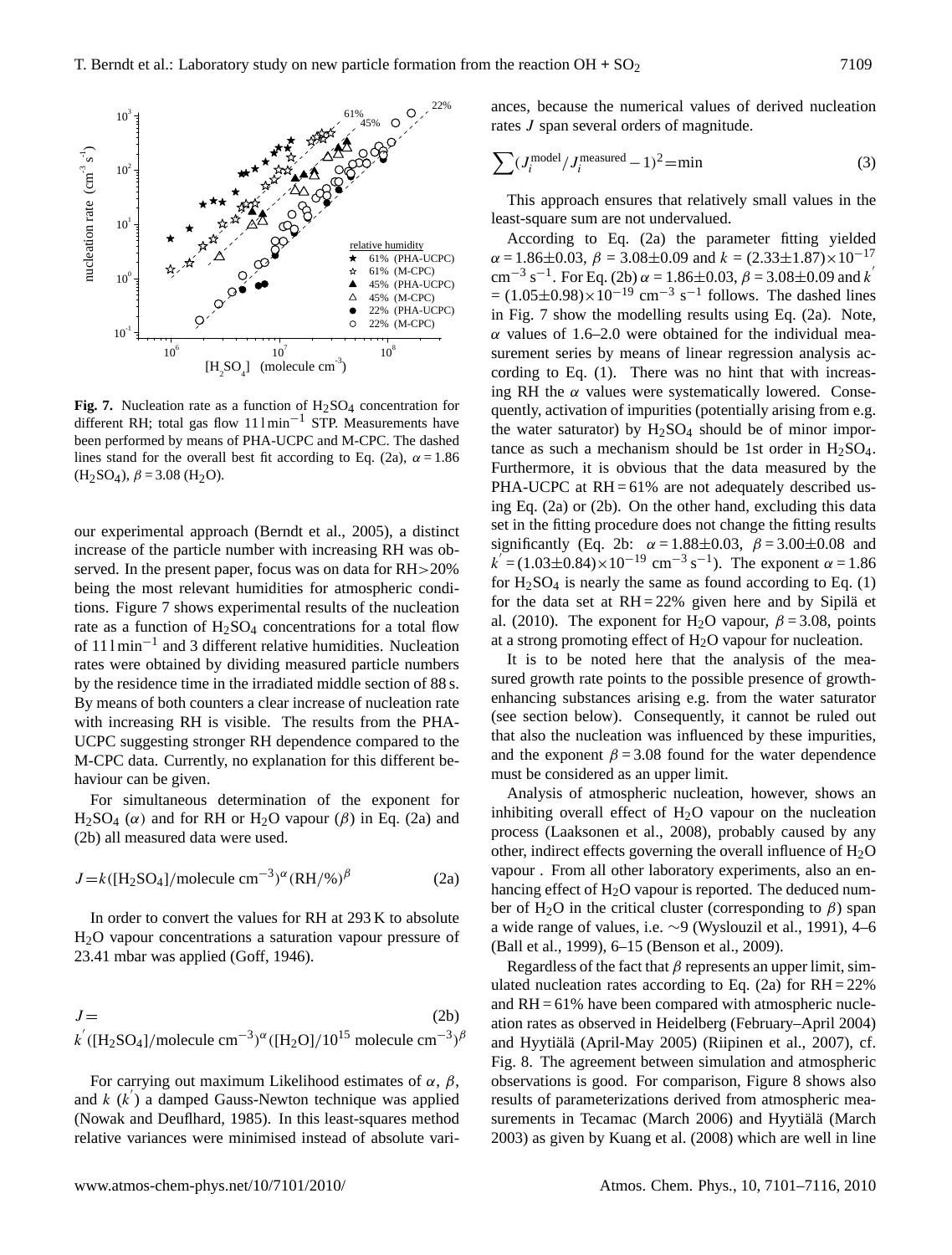

**Fig. 8.** Comparison of simulated nucleation rates according to Eq. (2a) for  $RH = 22\%$  and  $RH = 61\%$  with atmospheric data obtained in Heidelberg and Hyytiälä (Riipinen et al., 2007) as well as results of derived parameterizations from atmospheric measurements in Tecamac and Hyytiälä as given by Kuang et al. (2008). Period of measurements is given behind the sites, month/year.

with Eq. (2a) at least for  $RH = 61\%$ . The parameterization given here is based on experimental data obtained at 293 K. Atmospheric measurements, however, have been performed in the range of lower temperatures with no definite specification. Lowering of the temperature should cause an increase of the effective rate coefficient  $k$  in Eq. (2a). On the other hand, at lower temperatures the  $H<sub>2</sub>O$  vapour concentration in the atmosphere can drop significantly leading to a decrease of the  $H_2O$  term in Eqs. (2a) and (2b). Therefore, a more detailed analysis of atmospheric data considering the influence of RH  $(H<sub>2</sub>O$  vapour concentration), temperature and background aerosol concentrations and temperaturedependent measurements from the laboratory are needed.

The experimental findings given are clearly contrary to the predictions of the binary homogeneous nucleation theory,  $H<sub>2</sub>SO<sub>4</sub>-H<sub>2</sub>O$  (Vehkamäki et al., 2002; Yu, 2007). On the other hand, the laboratory data (except for the water vapour dependence) are well in line with atmospheric measurements of new particle formation events, cf. Fig. 8. It is still unclear what the nucleation mechanism behind our laboratory observations as well as behind the nucleation process in the atmosphere is. We cannot rule out the presence of any impurities in the flow tube with concentrations below a few  $10<sup>9</sup>$  molecule cm<sup>-3</sup> and, consequently, the participation of a third component (e.g. an amine, see later) in the nucleation process. Obviously, if these impurities are important, they must be present in both the atmosphere and the *IfT*-LFT carrier gas in comparable amounts.



**Fig. 9.** Detected mean particle diameters from DMPS and PHA-UCPC measurements as a function of  $H<sub>2</sub>SO<sub>4</sub>$  concentration; RH 22% or 61%; total gas flow  $111$  min<sup>-1</sup> STP.

## **3.5.2 Particle growth**

As a result of PHA-UCPC analysis an increase of the mean particle diameter with increasing RH was visible, i.e. beside the nucleation rate also the growth process is significantly enhanced by  $H_2O$  vapour. In Fig.9 the PHA-UCPC data along with results from DMPS measurements for elevated  $H<sub>2</sub>SO<sub>4</sub>$ concentrations are depicted. Qualitatively, mean particle diameters derived by both techniques show a similar trend. It is to be noted that diameters of ∼2 nm derived from DMPS measurements can be influenced by the inaccuracy of the CPC counting efficiency applied in the inversion algorithm.

The observed particle growth at  $RH = 22\%$  is in good agreement with theoretical predictions. The strong enhancement of growth with increasing humidity, however, surpasses the prediction from theoretical considerations (Nieminen et al., 2010). According to this theoretical work, the experimentally observed enhancement of growth is more than expected assuming collision limited growth by  $H<sub>2</sub>SO<sub>4</sub>$  together with a few co-condensing water molecules per  $H<sub>2</sub>SO<sub>4</sub>$  molecule. Obviously, water alone is not enough to explain the growth behavior found. The explanation for this strong enhancement is unclear and we cannot exclude the possibility that additional condensing vapors were introduced into the flow tube together with the humidified gas.

#### **3.6 Addition of bases**

## **3.6.1 NH<sup>3</sup>**

In experiments with  $NH_3$  addition the measurements of  $NH_3$ concentrations have been performed at the inlet and the outlet of *IfT*-LFT by means of an OMNISENS TGA310 system (stated detection limit: 2.5×10<sup>9</sup> molecule cm−<sup>3</sup> ). All measurements shown here were conducted with a total gas flow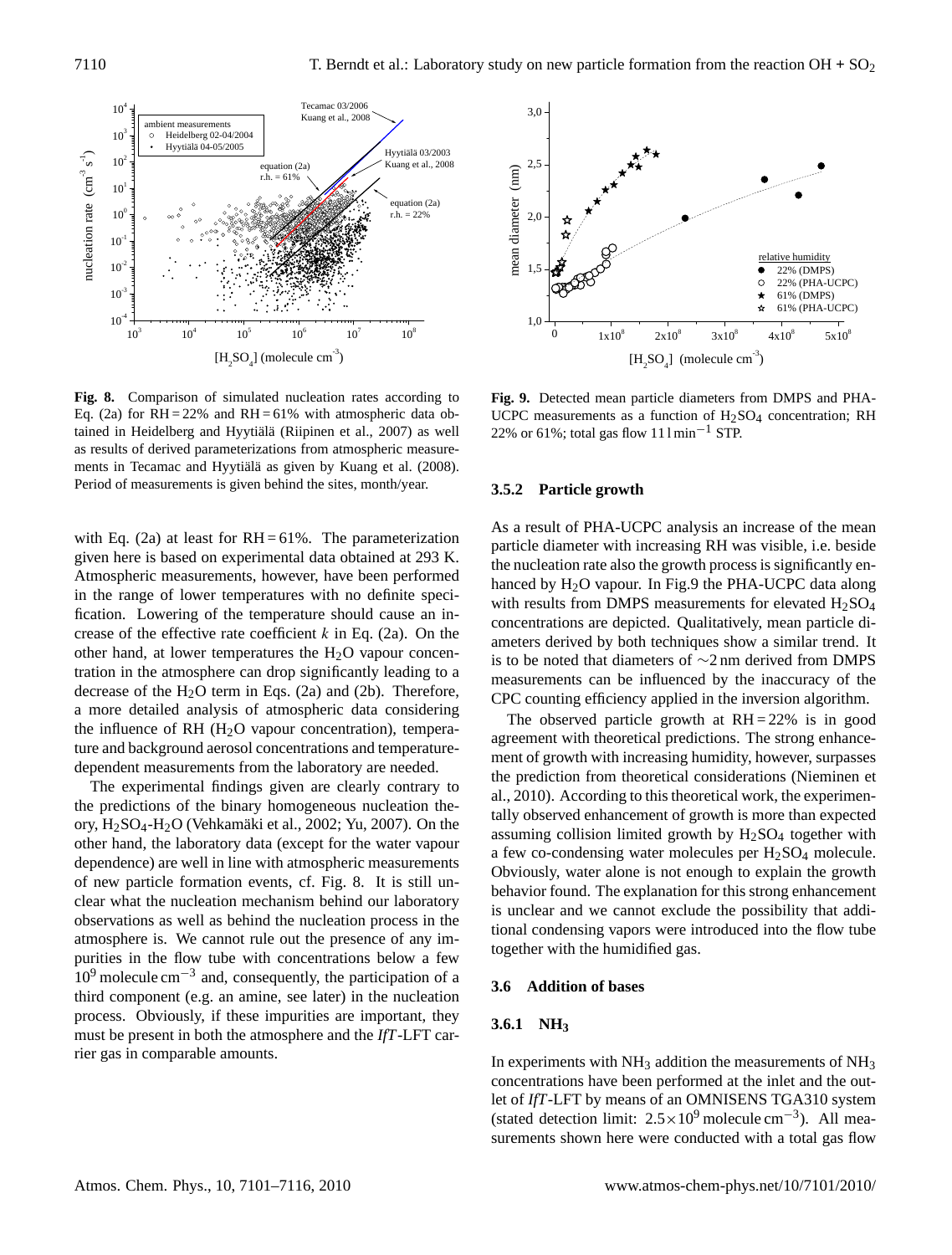

**Fig. 10a.** Particle numbers as a function of  $H_2SO_4$  concentration in absence and presence of NH<sub>3</sub> addition; total gas flow:  $301 \text{min}^{-1}$ STP. Relative humidity: 13%.

of 30 l min−<sup>1</sup> STP resulting in a relatively short residence time in the flow tube, 32 sec in the irradiated middle section. Under this flow condition, after a waiting time of about 1 h (to equilibrate gas and walls) the measured  $NH_3$  concentrations at the inlet and the outlet were nearly identical. Distinct differences between inlet- and outlet-concentrations were observed in the case of flow rates of 101 min<sup>-1</sup> STP and below. Before starting an experiment (without  $NH_3$  additions) no NH<sup>3</sup> background signal was measureable. For maintenance (avoidance of  $NH_3$  memory effects), beside the standard procedure between the experiments and at night-time (flushing with a small stream of dry carrier gas) the flow tube was also flushed under low pressure (10–20 mbar) from time to time and the jacket-temperature was set at  $50^{\circ}$ C.

Figure 10a and b show measurements of the particle number as a function of  $H_2SO_4$  concentrations in absence and presence of a NH<sub>3</sub> addition of  $1.2 \times 10^{12}$  molecule cm<sup>-3</sup> for a relative humidity of 13% and 47%, respectively. A NH<sub>3</sub> concentration of  $1.2 \times 10^{12}$  molecule cm<sup>-3</sup> is representative for a maximum value in agricultural areas (Robarge et al., 2002). In the case of the highly populated area of New York, a mean NH<sub>3</sub> mixing ratio of 5 ppbv (1.2×10<sup>11</sup> molecule cm<sup>-3</sup>) is reported (Bari et al., 2003). Both NH<sub>3</sub> data represent peak concentrations in the atmosphere.

A comparison of the measured particle numbers in Fig.10a and Fig.  $10b$  without  $NH<sub>3</sub>$  addition shows that in the case of dry conditions (Fig. 10a,  $RH = 13\%$ ; relatively small particles) TSI 3025 is able to detect only a small fraction of the particles counted by PHA-UCPC. For relatively wet conditions (Fig. 10b,  $RH = 47\%$ ; relatively large particles) the measurement series from both counters are closer together and start to merge for high  $H<sub>2</sub>SO<sub>4</sub>$  concentrations. Also here it is clearly seen that the counting efficiency of the chosen counter strongly influences the results, cf. explanations in the sections before. Adding  $1.2 \times 10^{12}$  molecule cm<sup>-3</sup> NH<sub>3</sub>



**Fig. 10b.** Particle numbers as a function of  $H_2SO_4$  concentration in absence and presence of NH<sub>3</sub> addition; total gas flow:  $301 \text{min}^{-1}$ STP. Relative humidity: 47%.

an increase of the particle number becomes visible for both counters. The rise of particle number is more pronounced in the case of dry conditions, i.e. 1–2 orders of magnitude at RH = 13% (Fig.10a) and only a factor of 2–5 at RH = 47% (Fig. 10b). Qualitatively these findings are in line with experimental results by Benson et al. (2009) stating that in the case of NH<sub>3</sub> addition (5×10<sup>11</sup> molecule cm<sup>-3</sup>) the nucleation enhancing effect is distinctly higher for relatively dry conditions, i.e. enhancement by a factor of 1000 at RH = 4% and by a factor of  $\sim$ 2 at RH = 33%. Benson et al. (2009) also concluded that the deduced number of  $H_2SO_4$  in the critical cluster is lowered in the presence of NH<sub>3</sub> indicating a stabilizing effect of the critical cluster. Our measurements did not show a clear change of the slope  $\Delta$ log(N)/ $\Delta$ log([H<sub>2</sub>SO<sub>4</sub>]) as a result of NH<sub>3</sub> addition with exception of PHA-UCPC measurements at  $RH = 13\%$  suggesting a small rise of the slope. Benson et al. (2009) used in their study a butanol-based TSI 3776 counter. It can be speculated that insufficient counting efficiency of the commercial counter (TSI 3776) affected again the derived slopes  $\Delta \log(N)/\Delta \log(H_2SO_4)$  as given by Benson et al. (2009).

The latest development of ternary  $H_2SO_4$ -NH<sub>3</sub>-H<sub>2</sub>O nucleation theory considering the effect of  $NH<sub>4</sub>HSO<sub>4</sub>$  formation (Anttila et al., 2005, Merikanto et al., 2007) shows that even for  $NH_3$  mixing ratios of 1–10 ppbv (2.4 - $24 \times 10^{10}$  molecule cm<sup>-3</sup>) NH<sub>3</sub> is not able to influence nucleation at 295 K unless the  $H_2SO_4$  concentration amounts to at least  $10^9$  molecule cm<sup>-3</sup>. That means that state-of-the-art ternary nucleation is not able to describe our findings. Basically, the theory does not allow any ternary nucleation in our system. On the other hand, the classical ternary  $H<sub>2</sub>SO<sub>4</sub>$ -NH3-H2O nucleation theory (Napari et al., 2002) clearly overestimates the measured new particle formation under our experimental conditions.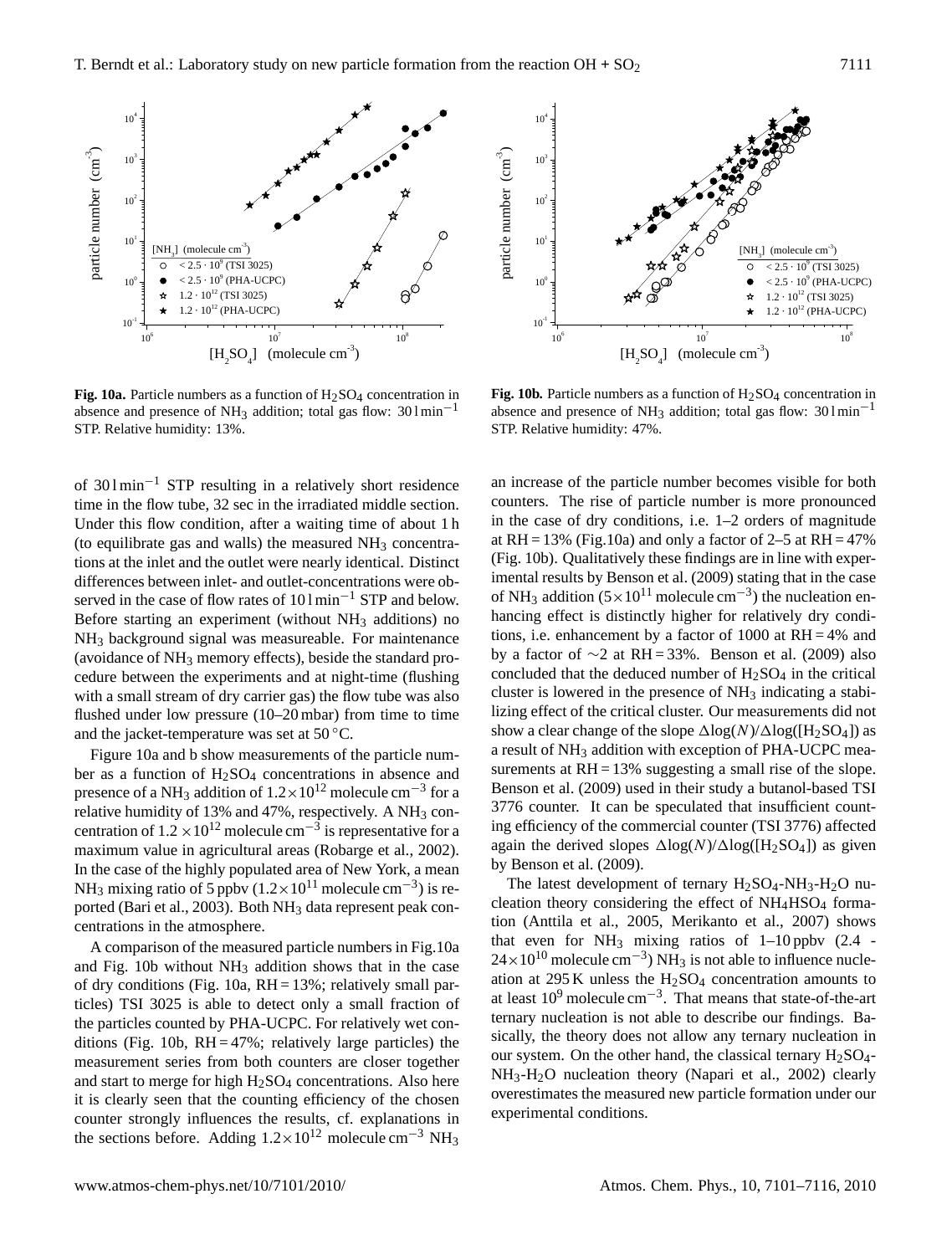

**Fig. 11a.** Particle size distributions obtained in absence or presence  $(1.2 \times 10^{11} \text{ or } 1.2 \times 10^{12} \text{ molecule cm}^{-3})$  of NH<sub>3</sub> additions or tertbutylamine  $(1.0 \times 10^{11} \text{ molecule cm}^{-3})$ ; total gas flow: 30 l min<sup>-1</sup> STP. Relative humidity: 13%;  $[H_2SO_4] = 8 \times 10^8$  molecule cm<sup>-3</sup>.

In Fig. 11a and b size distribution measurements in absence and presence of NH<sub>3</sub> additions  $(1.2 \times 10^{11}$  or  $1.2 \times 10^{12}$  molecule cm<sup>-3</sup>) at RH = 13% or 47%, respectively, are given (measurements in the presence of tertbutylamine will be discussed later). It is obvious that NH<sub>3</sub> addition leads to a signal increase for all sizes shifting the whole size distribution to higher mean diameters. As expected from the integral measurement (cf. Fig. 10a and b) the  $NH_3$  effect appears to be much stronger in the case of low RH. Total particle numbers arising from integration over the size distributions increase in the series  $1.1 \times 10^4$ ,  $2.7 \times 10^5$ ,  $2.1 \times 10^6$  cm<sup>-3</sup> (RH = 13%) and  $4.4 \times 10^4$ ,  $7.6 \times 10^4$ ,  $2.9 \times 10^5$  cm<sup>-3</sup> (RH = 47%) for NH<sub>3</sub> additions of 0,  $1.2 \times 10^{11}$  and  $1.2 \times 10^{12}$  molecule cm<sup>-3</sup>, respectively. The data with NH<sub>3</sub> additions given in Fig. 11a and b point at small values for  $\Delta \log(N)/\Delta \log(NH_3)$ ) being below or close to 1. This finding suggests that the critical clusters stabilized by  $NH<sub>3</sub>$  can consist of 1 molecule of  $NH<sub>3</sub>$  and 2 molecules of H<sub>2</sub>SO<sub>4</sub> (for constant NH<sub>3</sub> addition:  $\Delta$ log(N)/ $\Delta$ log([H<sub>2</sub>SO<sub>4</sub>]) ~2). Hanson and Eisele (2002) favoured a critical cluster consisting of 1 molecule of NH<sup>3</sup> and 2 molecules of  $H<sub>2</sub>SO<sub>4</sub>$  as a result of their cluster measurements in presence of NH<sub>3</sub> at 285 K. Benson et al. (2009) concluded that less than 2 NH<sup>3</sup> molecules are present in the critical cluster.

NH3, the most abundant base in atmosphere shows a nucleation enhancing effect for relatively high concentrations close to atmospheric peak concentrations. From chemistry point view, acid-base interactions should cause this behaviour. It is not clear why the  $NH<sub>3</sub>$  effect is much more pronounced in the case of dry conditions. Probably, there is a competition of  $H_2O$  vapour (or any  $H_2O$  clusters) and  $NH<sub>3</sub>$  in the process of critical cluster stabilization. But this scenario is highly speculative at the moment and much more



**Fig. 11b.** Particle size distributions obtained in absence or presence  $(1.2 \times 10^{11} \text{ or } 1.2 \times 10^{12} \text{ molecule cm}^{-3})$  of NH<sub>3</sub> additions or tert-butylamine  $(1.5 \times 10^{11} \text{ or } 7.5 \times 10^{11} \text{ molecule cm}^{-3})$ ; total gas flow: 30 l min−<sup>1</sup> STP. Relative humidity: 47%;  $[H_2SO_4] = 2 \times 10^8$  molecule cm<sup>-3</sup>.

experimental work is needed. Especially from cluster measurements, more insight in the elementary steps determining the process of nucleation is necessary.

#### **3.6.2 Tert-butylamine**

Tert-butylamine represents an example of an arbitrary, primary amine. Amines are mainly released into the atmosphere by microbial conversion of organic material as well as by industrial chemistry (Schade and Crutzen, 1995), they are not produced in the course of atmospheric gas-phase oxidation of any organic precursors. There are only a limited number of atmospheric amine measurements available in literature. Sellegri et al. (2003) reported trimethylamine concentrations in the order of  $10^9$  molecule cm<sup>-3</sup> measured at the boreal forest site in Hyytiälä. Atmospheric concentrations in the range  $(0.1-1.8) \times 10^9$  molecule cm<sup>-3</sup> have been measured at different sites in Sweden for methylamine, dimethylamine, trimethylamine and diethylamine in total at what the lower levels arise from samplings during precipitation (Grönberg et al., 1992). From a measurement site close to a dairy farm, very high concentrations in the order of  $10^{12}$  molecule cm<sup>-3</sup> have been obtained for a couple of amines as butylamine, diethylamine and pyridine (Rabaud et al., 2003).

Beside the  $NH_3$  data, in Fig.11a and Fig.11b the nucleation enhancing effect by tert-butylamine is demonstrated for relatively high amine concentrations in the order of  $10^{11}$  molecule cm<sup>-3</sup> being representative for areas with intensive stock farming. It is to be noted that the given amine concentrations in the experiments are the theoretical (maximum) values after dilution of a gas mixture of tertbutylamine with carrier gas at the *IfT*-LFT entrance assuming no wall losses. The addition of tert-butylamine has a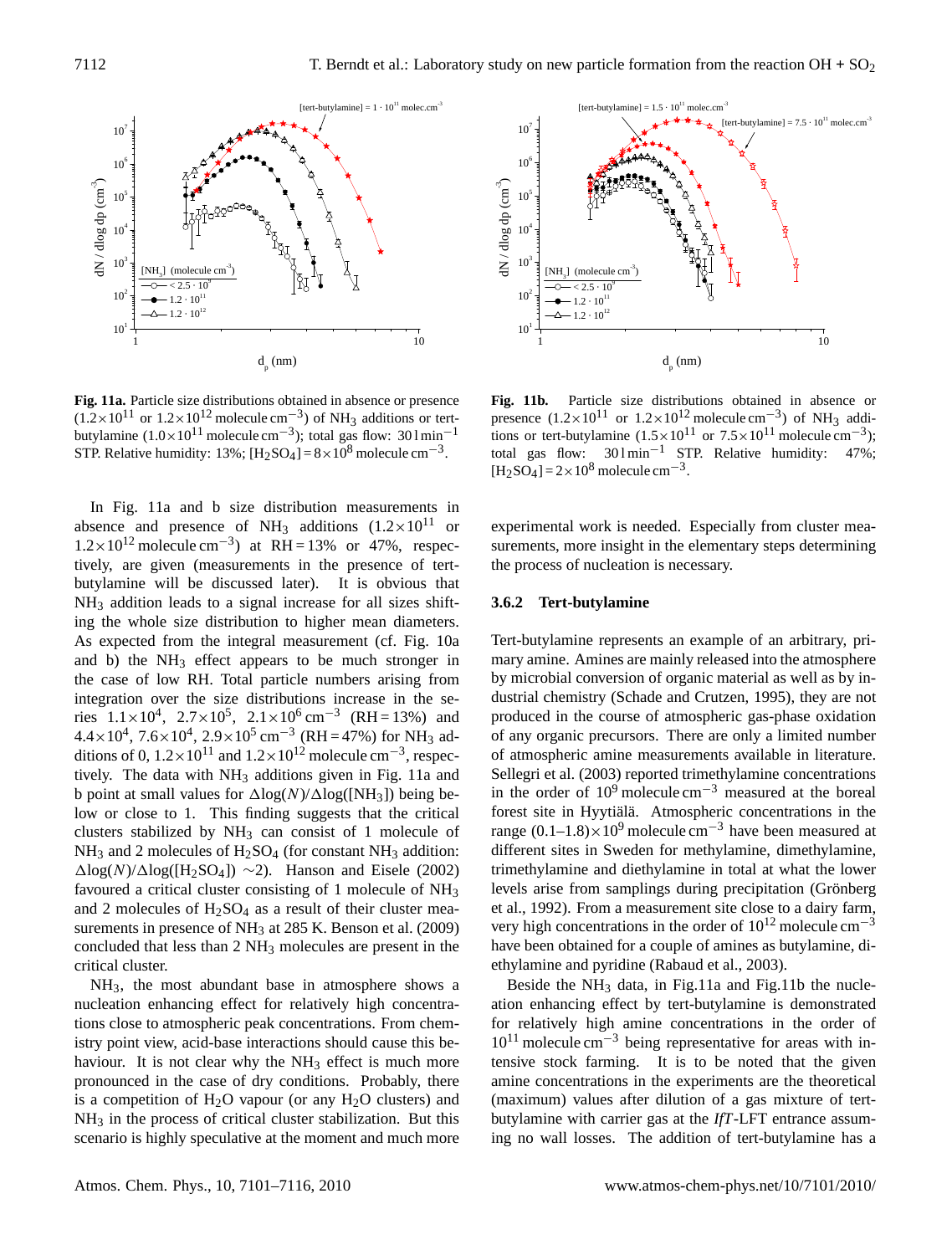

**Fig. 12.** Total particle numbers by integration of size distributions as a function of base additions (NH<sub>3</sub> or tert-butylamine); total gas flow:  $301 \text{min}^{-1}$  STP; Relative humidity: 13%; total gas flow:  $301 \text{min}^{-1}$  STP; Relative humidity:  $[H_2SO_4] = 8 \times 10^8$  molecule cm<sup>-3</sup>.

much stronger effect on nucleation and growth than that of NH3. This behaviour is qualitatively in line with the predictions of quantum chemical methods given by Kurten et al.  $(2008)$ . The enhancing effects of bases  $(NH<sub>3</sub>$  and tert-butylamine) in the nucleation process are compared in Fig. 12 showing particle numbers as derived from size distribution measurements as function of base addition at  $RH = 13\%$ . While in the case of  $NH<sub>3</sub>$  a linear behaviour can be seen,  $\Delta$ log(N)/ $\Delta$ log([NH<sub>3</sub>]) = 0.93, for tert-butylamine a curved shape (suggesting a saturation behaviour for higher amine addition) was found with  $\Delta \log(N)/\Delta \log(\text{[amine]})$  being clearly smaller compared to that of  $NH<sub>3</sub>$ . On the absolute scale, however, tert-butylamine addition of about 10<sup>10</sup> molecule cm−<sup>3</sup> results in an enhancement of produced particle number by about two orders of magnitude. Extrapolation of the NH<sub>3</sub> data down to about 10<sup>10</sup> molecule cm<sup>-3</sup> suggests a small or negligible effect of  $NH<sub>3</sub>$  on nucleation in this concentration range. The compared to  $NH<sub>3</sub>$  stronger effect observed for tert-butylamine (or maybe amines in general) can be attributed to the enhanced gas-phase basicity (proton affinity) of amines amplifying the acid-base interactions.

These data represent a first experimental observation from laboratory regarding the possible role of amines for atmospheric nucleation and point to a significant nucleationenhancing effect of amines at least at sites being close to local sources. Mäkelä et al. (2001) observed in the boreal forest that nucleation events were strongly connected to the occurrence of dimethylammonium ions in the particle phase. That indicates that dimethylamine was taking part in the nucleation process and/or the subsequent growth. Recently, the importance of amines for particle growth was emphasized by Smith et al. (2010). These atmospheric observations support the possible role of amines for nucleation and particle growth.

It is to be noted here again that our gas-phase analysis does not allow an ensured detection of carrier gas impurities (including amines) with concentrations below 10<sup>9</sup> molecule cm−<sup>3</sup> , cf. Sect. 3.2. The strong effect on nucleation observed for tert-butylamine addition of about 10<sup>10</sup> molecule cm−<sup>3</sup> reveals that the measurements without defined amine addition could be influenced by amine background traces below  $10^9$  molecule cm<sup>-3</sup> being below the detection limit of the gas-phase measurements. If, in our experiment, these background amines are involved in the nucleation process they could also play an important role in atmospheric  $H_2SO_4-H_2O$  nucleation, because measurements show that atmospheric amine concentrations can reach  $10<sup>8</sup>$ -10<sup>9</sup> molecule cm<sup>-3</sup> (Grönberg et al., 1992; Sellegri et al., 2003) and definitely higher values close to local sources. Therefore, we consider amines as promising candidates for explaining the existing discrepancies between binary nucleation theory and observations in laboratory and field.

## **4 Summary**

Nucleation experiments starting from the reaction of OH radicals with SO<sub>2</sub> have been performed in the *IfT*-LFT flow tube under atmospheric conditions at  $293\pm0.5$  K for a relative humidity of 13–61%. The agreement between measured and modelled H2SO<sup>4</sup> concentrations at the *IfT*-LFT outlet for commonly used conditions was found to be good suggesting that modelling is able to describe the  $H<sub>2</sub>SO<sub>4</sub>$  concentrations in the reaction zone. The addition of  $H_2$ , CO or 1,3,5trimethylbenzene for adjusting the OH radical concentration in the flow tube did not influence the nucleation process. Resulting OH radical concentrations were in the range of (4–  $300 \times 10^5$  molecule cm<sup>-3</sup>.

The detected number of newly formed particles was found to be strongly dependent on the growth time and the detection efficiency of the particle counter used. High efficiency counters allowed detection of particles with diameters down to about 1.5 nm. The parameterization of measured particle numbers and derived nucleation rates was carried out using power law equations for  $H_2SO_4$  and for  $H_2O$  vapour. For measurements at RH = 22% and different residence times the exponent for  $H_2SO_4$  was in the range of 1.7–2.1. The overall best fit results in a H<sub>2</sub>SO<sub>4</sub> exponent  $\alpha = 1.80 \pm 0.06$ . RHdependent measurements in the range of 22–61% showed a promoting effect of  $H_2O$  vapour for both the nucleation rate and particle growth. The derived exponent for H<sub>2</sub>O,  $\beta$  = 3.08, is regarded as an upper limit.

A comparison of modelling results with ambient measurements in Heidelberg and Hyytiälä (Riipinen et al., 2007) and parameterizations derived from atmospheric measurements in Tecamac and Hyytiälä as given by Kuang et al. (2008) shows that the given parameterisation is able to describe new particle formation as observed in the atmosphere. The impact of atmospherically relevant bases,  $NH<sub>3</sub>$  and the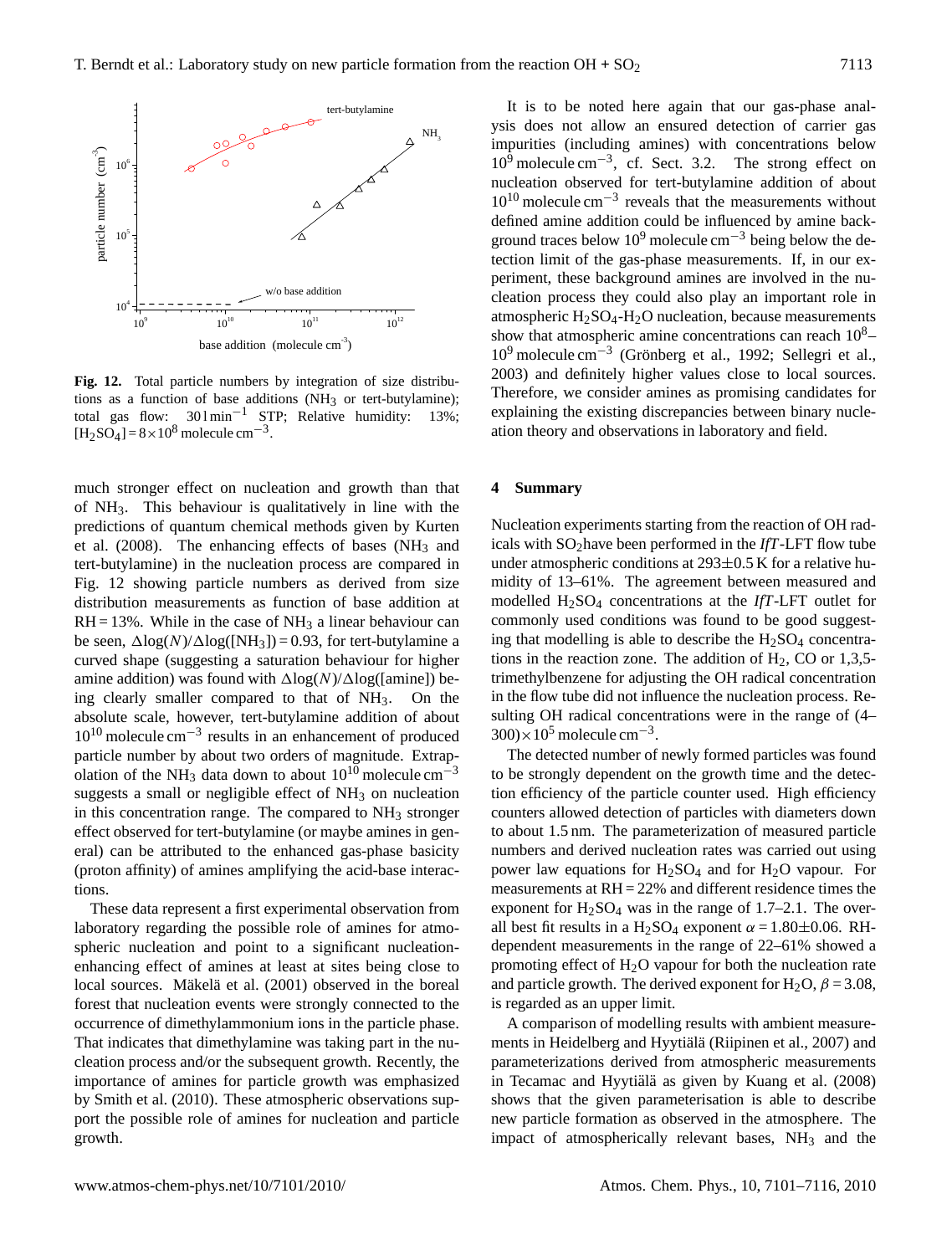sample amine tert-butylamine, was investigated using atmospheric peak concentrations for these substances. Addition of  $1.2\times10^{11}$  or  $1.2\times10^{12}$  molecule cm<sup>-3</sup> of NH<sub>3</sub> (NH<sub>3</sub> background  $\langle 2.5 \times 10^9 \text{ molecule cm}^{-3} \rangle$  revealed that NH<sub>3</sub> has a promoting effect on both the nucleation rate and particle growth. The enhancing effect was found to be more pronounced for relatively dry conditions, i.e. 1–2 orders of magnitude in nucleation rate at  $RH = 13%$  and a factor of 2–5 at RH = 47% ([NH<sub>3</sub>] =  $1.2 \times 10^{12}$  molecule cm<sup>-3</sup>). Explaining this behaviour, it can be speculated that probably there is a competition of  $H_2O$  vapour (or any  $H_2O$  clusters) and  $NH<sub>3</sub>$  in the process of critical cluster stabilization. Adding tert-butylamine (as an arbitrary sample amine) instead of NH3, the enhancing effect for nucleation and particle growth was found to be much stronger. Measurements at  $RH = 13\%$ with a tert-butylamine addition of about  $10^{10}$  molecule cm<sup>-3</sup> show an enhancement of produced particles by about two orders of magnitude, whereas extrapolation of the  $NH<sub>3</sub>$  data down to concentrations of about  $10^{10}$  molecule cm<sup>-3</sup> suggests only a small or negligible effect of NH3. This strong effect indicates that the measurements without a definite amine addition could be influenced by any amine background traces below  $10^9$  molecule cm<sup>-3</sup> being below the detection limit of our gas-phase measurements. If these possible background amines are significantly involved in the nucleation process they can also play an important role in atmospheric  $H_2SO_4$ -H2O nucleation because atmospheric measurements show amine concentrations in the range  $10^8$ – $10^9$  molecule cm<sup>-3</sup> (Grönberg et al., 1992; Sellegri et al., 2003) and definitely higher values close to local sources. Therefore, amines are probably promising candidates explaining existing discrepancies between binary nucleation theory and observations.

*Acknowledgements.* We thank K. Pielok, Th. Conrath and A. Rohmer for technical assistance, I. Riipinen and S.-H. Lee for providing the numerical data given in theirs papers. Financial support in part by EUCAARI (European Integrated project on Aerosol Cloud Climate and Air Quality interactions) No. 036833-2 is acknowledged.

Edited by: M. Gysel

## **References**

- Anttila, T., Vehkamäki, H., Napari, I., and Kulmala, M.: Effect of ammonium bisulfate formation on atmospheric water-sulfuric acid-ammonia nucleation, Boreal Environ. Res., 10, 511–523, 2005.
- Ball, S. M., Hanson, D. R., Eisele, F. L., and McMurry, P. H.: Laboratory studies of particle nucleation: Initial results for  $H_2SO_4$ , H2O, and NH3 vapors, J. Geophys. Res., 104, 23709–23718, doi:10.1029/1999JD900411, 1999.
- Baria, A., Ferraro, V., Wilson, L. R., Luttinger, D., and Husain, L.: Measurements of gaseous HONO,  $HNO<sub>3</sub>$ ,  $SO<sub>2</sub>$ , HCl, NH<sub>3</sub>, particulate sulfate and PM<sub>2.5</sub> in New York, NY, Atmos. Environ., 37, 2825–2835, 2003.
- Benson, D. R., Erupe, M. E., and Lee, S.-H.: Laboratorymeasured  $H_2SO_4-H_2O-NH_3$  ternary homogeneous nucleation rates: Initial observations, Geophys. Res. Lett., 36, L15818, doi:10.1029/2009GL038728, 2009.
- Berndt, T., Böge, O., Stratmann, F., Heintzenberg, J., and Kulmala, M.: Rapid Formation of Sulfuric Acid Particles at Near-Atmospheric Conditions, Science, 307, 698–700, 2005.
- Berndt, T., Stratmann, F., Bräsel, S., Heintzenberg, J., Laaksonen, A., and Kulmala, M. :  $SO_2$  oxidation products other than  $H_2SO_4$ as a trigger of new particle formation. Part 1: Laboratory investigations, Atmos. Chem. Phys., 8, 6365–6374, doi:10.5194/acp-8-6365-2008, 2008.
- Coffman, D. J. and Hegg, D. A.: A preliminary study of the effect of ammonia on particle nucleation in the boundary layer, J. Geophys. Res., 100, 7147–7160, 1995.
- DeMore, W. B., Sander, S. P., Golden, D. M., Hampson, R. F., et al.: Chemical kinetics and photochemical data for use in stratospheric modelling. Evaluation number 12, JPL Publication 97-4, 1–266, 1997.
- Dick, W. D., McMurry, P. H., Weber, R. J., and Quant, R.: Whitelight Detection for Nanoparticle sizing with the TSI ultrafine condensation particle counter, J. Nanoparticle Res., 2, 85–90, 2000.
- Eisele, F. L. and Tanner, D.: Measurement of the gas phase concentration of  $H_2SO_4$  and methane sulfonic acid and estimates of H2SO4 production and loss in the atmosphere, J. Geophys. Res., 98, 9001–9010, 1993.
- Friend, J. P., Barnes, R. A., and Vasta, R. M.: Nucleation by Free Radicals from the Photooxidation of Sulfur Dioxide in Air, J. Phys. Chem., 84, 2423–2438, 1980.
- Goff, J. A.: Saturation pressure of water on the new Kelvin temperature scale, Transactions of the American Society of Heating and Ventilating Engineers. Technical report, presented at the semiannual meeting of the American Society of Heating and Ventilating Engineers, Murray Bay, Quebec Canada, 347–354, 1957.
- Grönberg, L., Lövkvist, P., and Jönsson, J. A.: Measurement of Aliphatic Amines in Ambient Air and Rainwater, Chemosphere, 24, 1533–1540, 1992.
- Hansel, A., Jordan, A., Warnike, C., Holzinger, R., and Lindinger, W.: Improved detection limit of the proton-transfer reaction mass spectrometer: On-line monitoring of volatile organic compounds at mixing ratios of a few PPTV: Rapid. Commun. Mass Spectrom., 12, 871–875, 1998.
- Hanson, D. R. and Eisele, F. L.: Diffusion of  $H_2SO_4$  in humidified nitrogen: Hydrated H<sub>2</sub>SO<sub>4</sub>, J. Phys. Chem. A, 104, 1715-1719, 2000.
- Hanson, D. R. and Eisele, F. L.: Measurement of prenucleation molecular clusters in the NH<sub>3</sub>,  $H<sub>2</sub>SO<sub>4</sub>$ ,  $H<sub>2</sub>O$  system, J. Geophys. Res., 107, D124158, doi:10.1029/2001JD001100, 2002.
- Iida, K., Stolzenburg, M. R., and McMurry, P. H.: Effect of Working Fluid on Sub-2 nm Particle Detection with a Laminar Flow Ultrafine Condensation Particle Counter, Aerosol Sci. Technol., 43(1), 81–96, 2009.
- Kashchiev, D.: On the relation between nucleation work, nucleus size and nucleation rate, J. Chem. Phys., 76, 5098–5102, 1982.
- Korhonen, P. M., Kulmala, M., Laaksonen, A., Viisanen, Y., Mc-Graw, R., and Seinfeld, J. H.: Ternary nucleation of  $H_2SO_4$ , NH<sub>3</sub>, and H<sub>2</sub>O in the atmosphere, J. Geophys. Res., 104, 26349– 26353, 1999.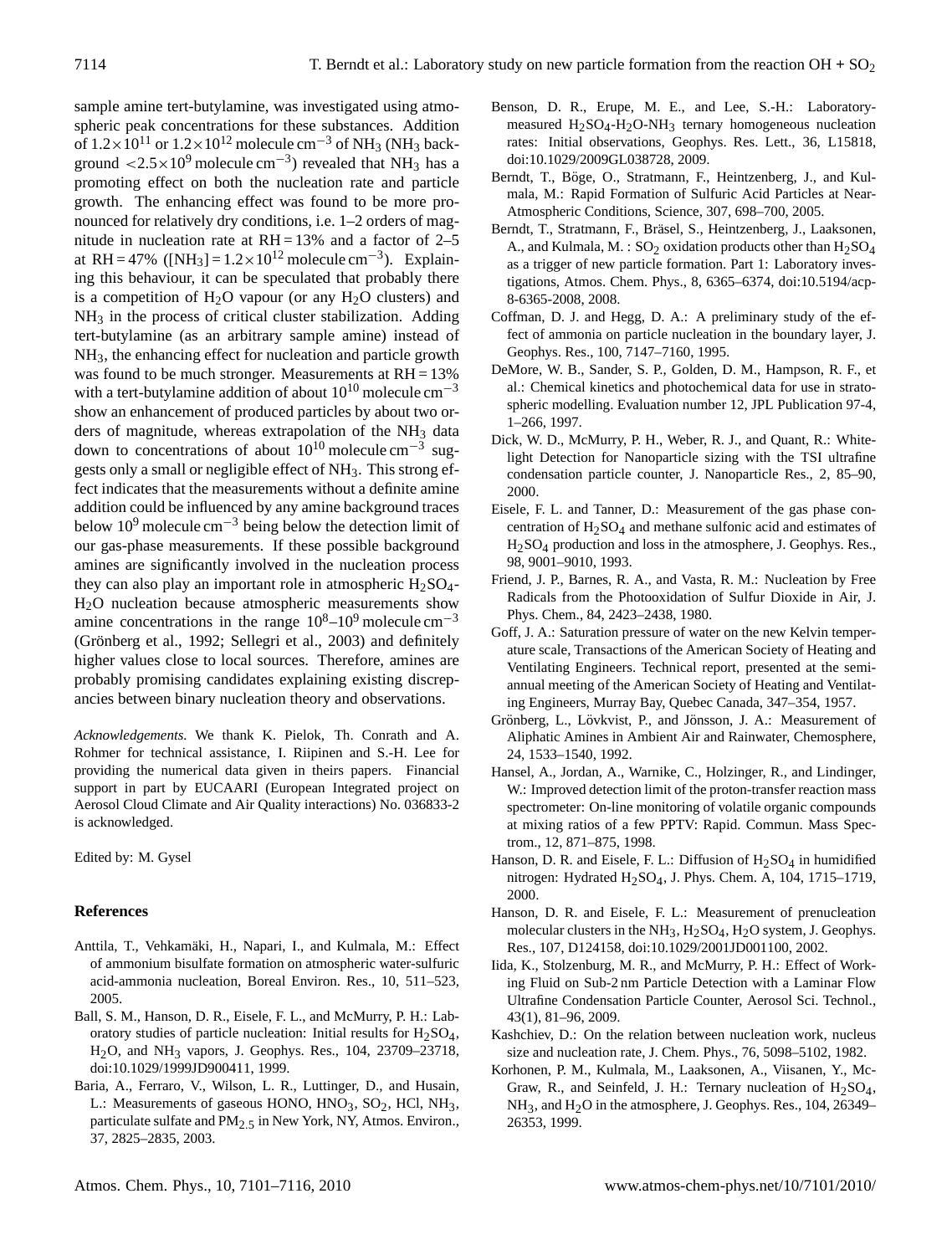- Kramp, F, and Paulson, S. E.: On the uncertainties in the rate coefficients for OH reactions with hydrocarbons, and the rate coefficients of the 1,3,5-trimethylbenzene and m-xylene reactions with OH radicals in the gas phase, J. Phys. Chem. A, 102, 2685–2690, 1998.
- Kuang C., McMurry, P. H., McCormick, A. V., and Eisele, F. L.: Dependence of nucleation rates on sulfuric acid vapor concentration in diverse atmospheric locations, J. Geophys. Res., 113, D10209, doi:10.1029/2007JD009253, 2008.
- Kulmala, M., Laaksonen, A., and Pirjola, L.: Parameterization for sulphuric acid/water nucleation rates, J. Geophys. Res., 103, 8301–8307, 1998.
- Kulmala, M., K. E. J. Lehtinen, and A. Laaksonen: Cluster activation theory as an explanation of the linear dependence between formation rate of 3 nm particles and sulphuric acid concentration, Atmos. Chem. Phys., 6, 787–793, doi:10.5194/acp-6-787-2006, 2006.
- Kurten, T., Loukonen, V., Vehkamäki, H., and Kulmala, M.: Amines are likely to enhance neutral and ion-induced sulfuric acid-water nucleation in the atmosphere more efficiently than ammonia, Atmos. Chem. Phys., 8, 4095–4103, doi:10.5194/acp-8-4095-2008, 2008.
- Laaksonen, A., Kulmala, M., Berndt, T., Stratmann, F., Mikkonen, S., Ruuskanen, A., Lehtinen, K. E. J., Dal Maso, M., Aalto, P., Petäjä, T., Riipinen, I., Sihto, S.-L., Janson, R., Arnold, F., Hanke, M., Ücker, J., Umann, B., Sellegri, K., O'Dowd, C. D., and Viisanen, Y.:  $SO_2$  oxidation products other than  $H_2SO_4$  as a trigger of new particle formation. Part 2: Comparison of ambient and laboratory measurements, and atmospheric implications, Atmos. Chem. Phys., 8, 7255-7264, doi:10.5194/acp-8-7255-2008, 2008.
- Mauldin III, R. L., Frost, G., Chen, G., Tanner, D., Prévôt, A., Davis, D., and Eisele, F.: OH measurements during the First Aerosol Characterization Experiment (ACE 1): Observations and model comparisons, J. Geophys. Res., 103, 16713–16729, 1998.
- Mauldin, III, R. L., Eisele, F., Tanner, D., Kosciuch, E., Shetter, R., Lefer, B., Hall, S. R., Nowak, J. B., Buhr, M., Chen, G., Wang, P., and Davis, D.: Measurements of OH,  $H_2SO_4$ , and MSA at the South Pole during ISCAT, Geophys. Res. Lett., 28, 3629–3632, 2001.
- Mäkelä, J. M., S. Yli-Koivisto, V. Hiltunen, W. Seidl, E. Swietlicki, K. Teinilä, M. Sillanpää, I. K. Koponen, J. Paatero, K. Rosman, and K. Hämeri: Chemical composition of aerosol during particle formation events in boreal forest, Tellus, 53B, 380–393, 2001.
- McMurry, P. H. and Friedlander, S. K.: New Particle Formation in the Presence of an Aerosol, Atmos. Environ, 13, 1635–1651, 1979.
- Merikanto, J., Napari, I., Vehkamäki, H., Anttila, T., and Kulmala, M.: New parameterization of sulphuric acid-ammoniawater ternary nucleation rates at tropospheric conditions, J. Geophys. Res., 112, D15207, doi:10.1029/2006JD007977, 2007.
- Napari, I., Noppel, M., Vehkamäki, H., and Kulmala, M.: Parameterization of ternary nucleation rates for  $H_2SO_4$ -NH3-H2O vapors, J. Geophys. Res., 107(D19), 4381, doi:10.1029/2002JD002132, 2002.
- Nieminen, T., Lehtinen, K. E. J., and Kulmala, M.: On condensational growth of clusters and nanoparticles in sub-10 nm size range, Atmos. Chem. Phys. Discuss., 10, 1693–1717,

doi:10.5194/acpd-10-1693-2010, 2010.

- Nowak, U. and Deuflhard, P.: Numerical Identification of Selected Rate Constants in Large Chemical Reaction Systems, Appl. Numer. Math., 1, 59–75, 1985.
- Petäjä, T., Mauldin III, R. L., Kosciuch, E., McGrath, J., Nieminen, T., Paasonen, P., Boy, M., Adamov, A., Kotiaho, T., and Kulmala, M.: Sulfuric acid and OH concentrations in a boreal forest site, Atmos. Chem. Phys., 9, 7435–7448, doi:10.5194/acp-9-7435-2009, 2009.
- Rabaud, N. E., Ebeler, S. E., Ashbaugh, L. L., and Flocchini, R. G.: Characterization and quantification of odorous and non-odorous volatile organic compounds near a commercial dairy in California, Atmos. Environ., 37, 933–940, 2003.
- Riipinen, I., Sihto, S.-L., Kulmala, M., Arnold, F., Dal Maso, M., Birmili, W., Saarnio, K., Teinila, K., Kerminen, V.-M., Laak- ¨ sonen, A., and Lehtinen, K. E. J.: Connections between atmospheric sulphuric acid and new particle formation during QUEST IIIIV campaigns in Heidelberg and Hyytil, Atmos. Chem. Phys., 7, 1899–1914, doi:10.5194/acp-7-1899-2007, 2007.
- Robarge, W. P., Walker, J. T., McCulloch, R. B., and Murray, G.: Atmospheric concentrations of ammonia and ammonium at an agricultural site in the southeast United States, Atmos. Environ., 36, 1661–1674, 2002.
- Schade, G. W. and Crutzen, P. J.: Emission of Aliphatic Amines from Animal Husbandry and their Reactions: Potential Source of N2O and HCN, J. Atmos. Chem., 22, 319–346, 1995.
- Sellegri, K., M. Hankel, B. Umann, F. Arnold, and M. Kulmala: Measurement of organic gases during aerosol formation events in the boreal forest atmosphere during QUEST, Atmos. Chem. Phys., 5, 373–384, doi:10.5194/acp-5-373-2005, 2005.
- Sgro, L. A. and Fernández de la Mora, J.: A simple turbulent mixing CNC for charged particle detection down to 1.2 nm, Aerosol Sci. Technol., 38, 1–11, 2004.
- Sihto, S.-L., Kulmala, M., Kerminen, V.-M., Dal Maso, M., Petäjä, T., Riipinen, I., Korhonen, H., Arnold, F., Janson, R., Boy, M., Laaksonen, A., and Lehtinen, K. E. J.: Atmospheric sulphuric acid and aerosol formation: implications from atmospheric measurements for nucleation and early growth mechanisms, Atmos. Chem. Phys., 6, 4079–4091, doi:10.5194/acp-6-4079-2006, 2006.
- Sipilä, M., Lehtipalo, K., Kulmala, M., Petäjä, T., Junninen, H., Aalto, P. P., Manninen, H. E., Kyrö, E.-M., Asmi, E., Riipinen, I., Curtius, J., Kürten, A., Borrmann, S., and O'Dowd, C. D.: Applicability of condensation particle counters to measure atmospheric clusters, Atmos. Chem. Phys., 8, 4049–4060, doi:10.5194/acp-8-4049-2008, 2008.
- Sipilä, M., Lehtipalo, K., Attoui, M., Neitola, K., Petäjä, T., Aalto, P. P., O'Dowd, C. D., and Kulmala, M.: Laboratory verification of PH-CPC's ability to monitor atmospheric sub-3 nm clusters, Aerosol Sci. Technol., 43, 126-135, 2009.
- Sipilä, M., Berndt, T., Petäjä, T., Brus, D., Vanhanen, J., Stratmann, F., Petakoski, J., Mauldin, L., Hyvärinen, A.-P., Lihavainen, H., and Kulmala, M.: The Role of Sulphuric Acid in Atmospheric Nucleation, Science, 327, 1243–1246, 2010.
- Smith, J. N., Barsanti, K. C., Friedl, H. R., Ehn, M., Kulmala, M., Collins, D. R., Scheckman, J. H., Williams, B. J., and McMurry, P. H.: Observations of aminium salts in atmospheric nanoparticles and possible climatic implications, P.N.A.S., 107, 6634– 6639, 2010.